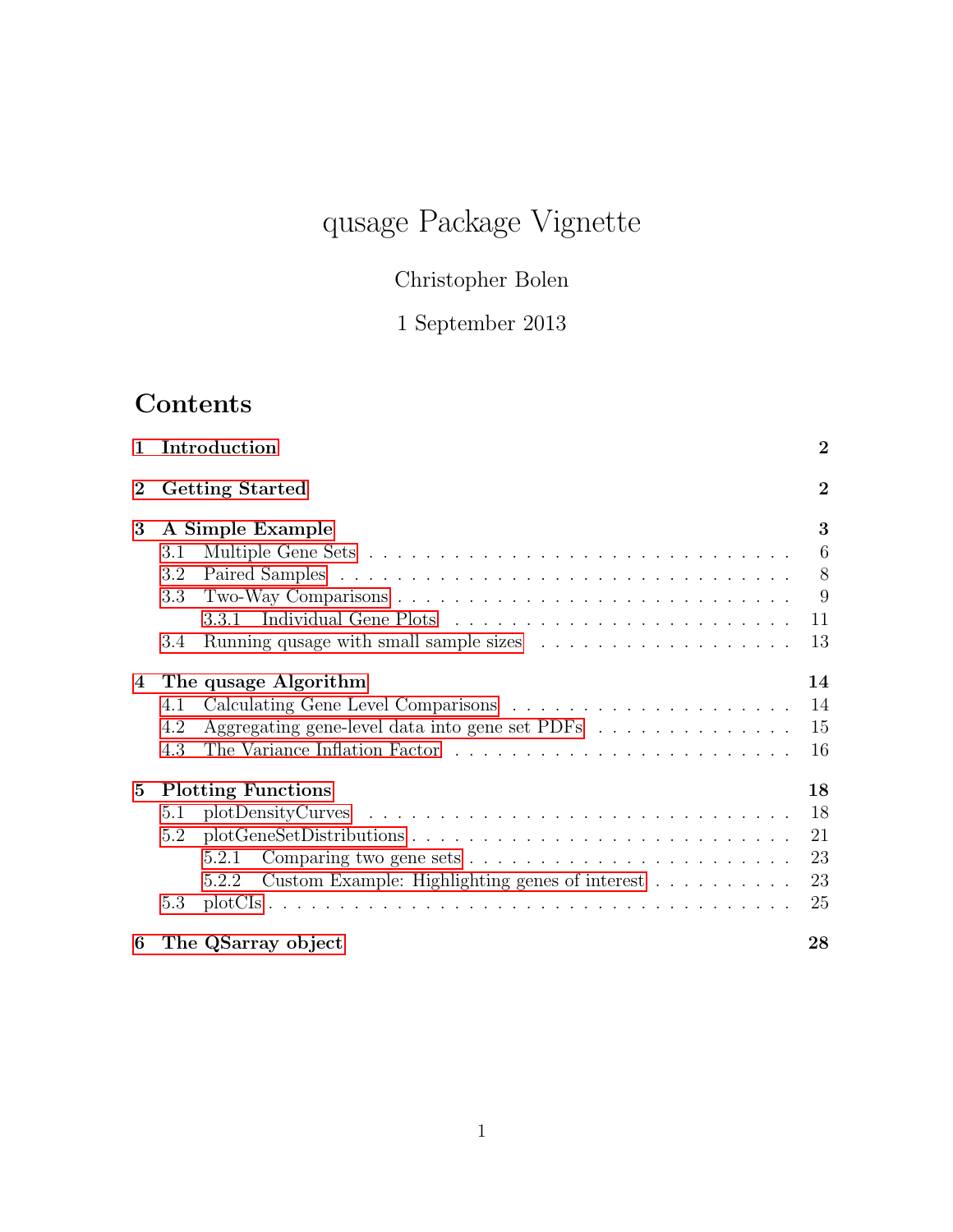# <span id="page-1-0"></span>1 Introduction

This package is an implementation the Quantitative Set Analysis for Gene Expression (qusage) method described in Yaari et al. (Nucleic Acids Res, 2013). This is a novel Gene Set Enrichment-type test, which is designed to provide a faster, more accurate, and easier to understand test for gene expression studies. The package is designed primarily for use with microarray expression data, but can be extended for use with count data as well.

qusage accounts for inter-gene correlations using a Variance Inflation Factor technique that extends the method proposed by Wu et al. (Nucleic Acids Res, 2012). In addition, rather than simply evaluating the deviation from a null hypothesis with a single number (a P value), qusage quantifies gene set activity with a complete probability density function (PDF). From this PDF, P values and confidence intervals can be easily extracted. Preserving the PDF also allows for post-hoc analysis (e.g., pairwise comparisons of gene set activity) while maintaining statistical traceability. Finally, while qusage is compatible with individual gene statistics from existing methods (e.g., LIMMA), a Welch-based method is implemented that is shown to improve specificity.

# <span id="page-1-1"></span>2 Getting Started

The qusage package can be downloaded from the Bioconductor website using the following commands:

```
> source("http://bioconductor.org/biocLite.R")
```

```
> biocLite("qusage")
```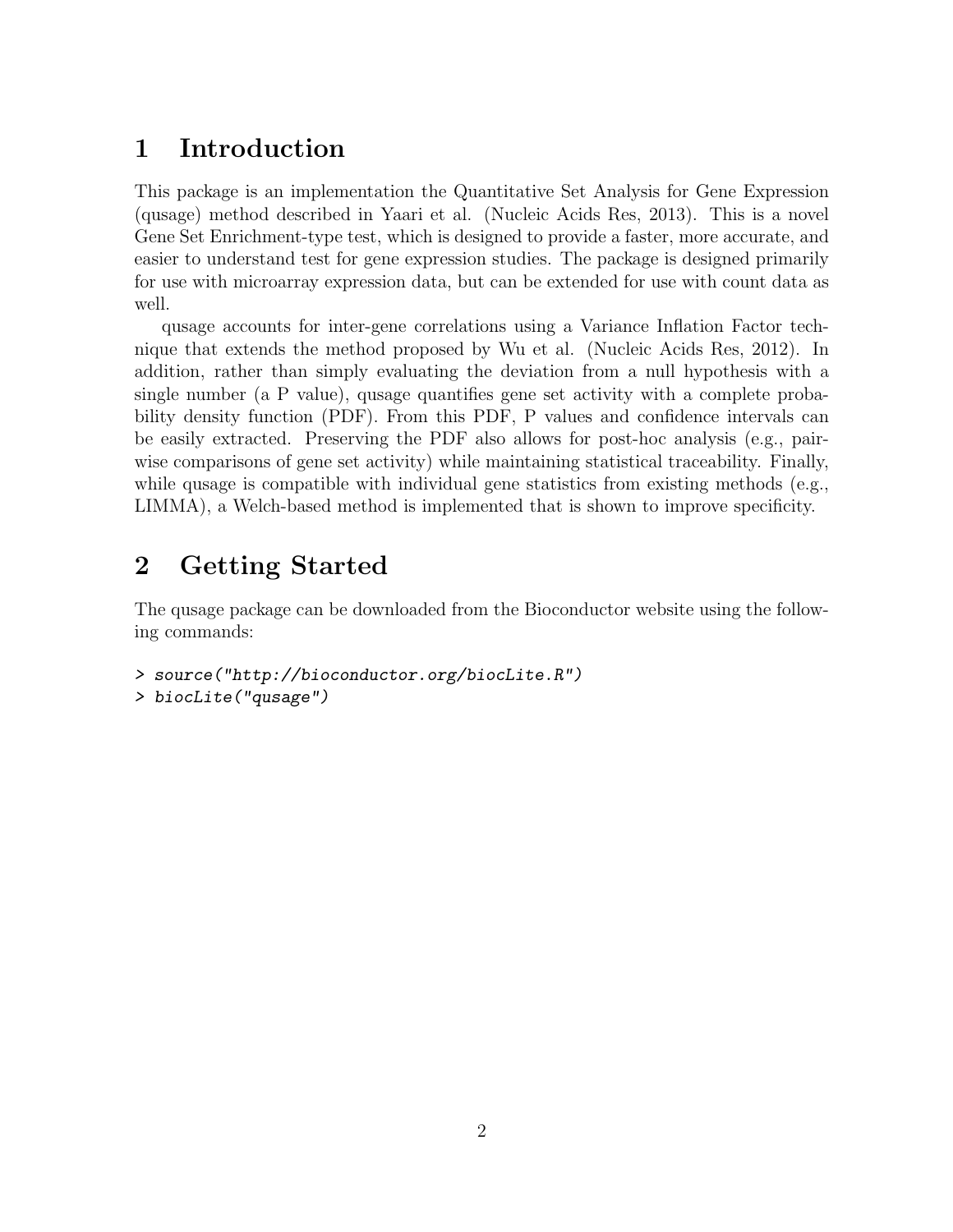## <span id="page-2-0"></span>3 A Simple Example

The simplest way to run the qusage algorithm is by using the qusage function. This function is a wrapper for the three primary algorithms used in the package, makeComparison aggregateGeneSet, and calcVIF, each of which can be run individually if you want to have greater control over the parameters used in the algorithm. A discussion of each function can be found in section [4.](#page-13-0)

With default settings, qusage takes four inputs: eset, labels, contrast,  $\&$  geneSets

1. eset

This variable can be provided in two formats: either as an objet of class ExpressionSet containing log-normalized expression data (as created by the affy and lumi packages), or as matrix of  $log<sub>2</sub>$  gene expression measurements, with rows of genes and columns of samples. For best results, we recommend that this dataset be trimmed to remove genes with very low expression.

For this example, we'll use part of a dataset from a study by Huang Y et al. (GEO ID: GSE30550), which looks at gene expression in 17 patients before and 77 hours after exposure to the influenza virus. This dataset has already been trimmed to remove genes with very low expression. Here is what the first few rows of our expression data look like:

> dim(eset)

[1] 11745 34

> eset[1:5,1:5]

|         |                                                       | GSM757899 GSM757915 GSM757931 GSM757947 GSM757962 |  |
|---------|-------------------------------------------------------|---------------------------------------------------|--|
| AKT3    |                                                       | 4.600442 4.804845 4.454166 4.459647 4.589498      |  |
| MED6    |                                                       | 8.303779 8.049425 8.394971 8.384779 8.229559      |  |
| NR2F3   |                                                       | 4.532951 4.688817 4.547125 4.418930 4.561690      |  |
| NAALAD2 |                                                       | 3.663344 3.760169 3.291888 3.599522 3.734422      |  |
|         | NAALADL1 6.369839 6.228451 6.675826 6.572122 6.477137 |                                                   |  |

2. labels

This is a character vector which contains labels describing the group structure in eset. The vector must have one entry for each column in the eset, and the labels must be legal variable names in R, meaning they can't contain spaces and must start with a letter. Often data will consist of two groups, described using "mock" and "treatment", or "healthy" and "disease". For our example data, we have 17 patients, each with a time point before and after viral exposure, which we will call "t0" and "t1". We generate the labels as follows: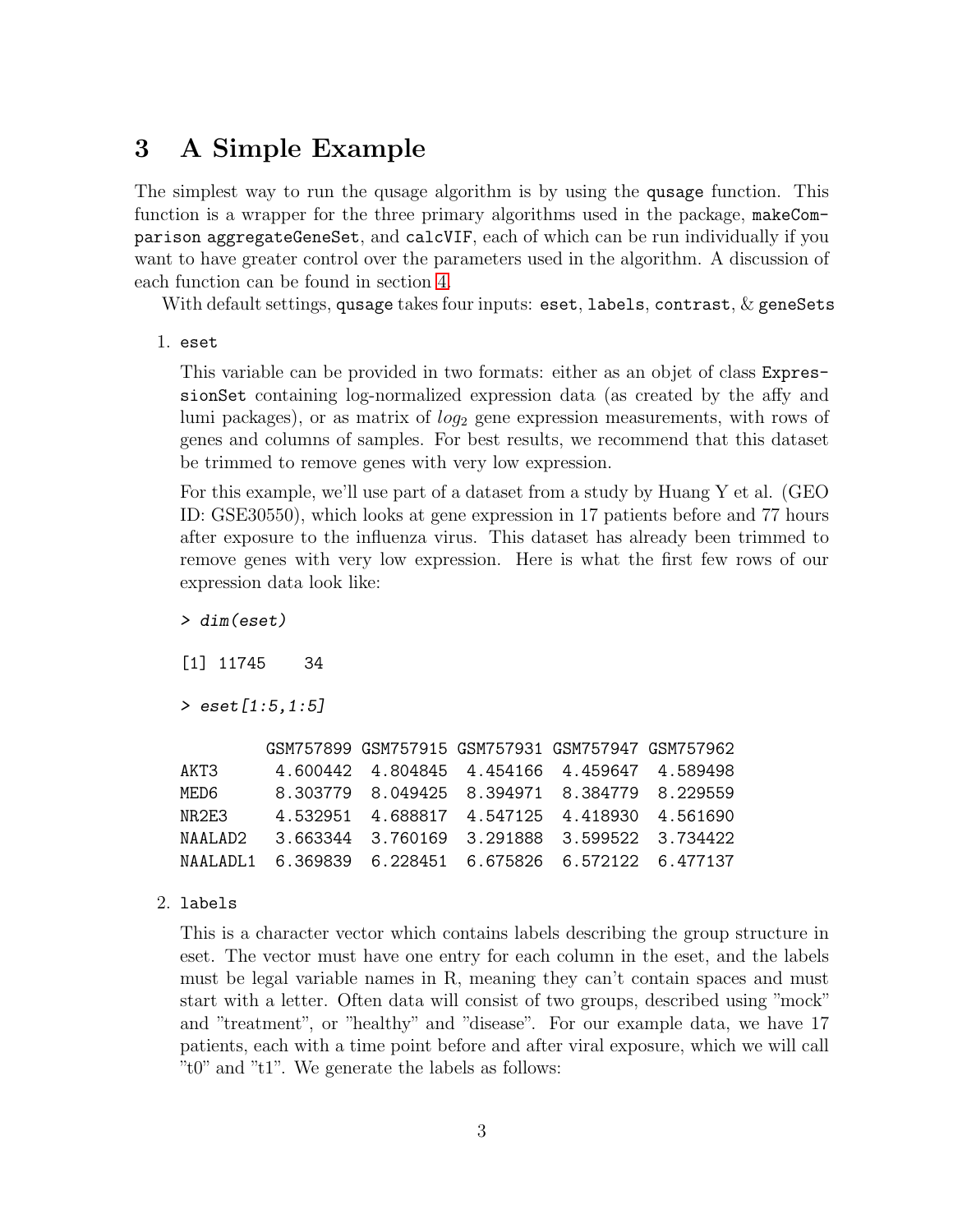```
> labels = c(rep("t0",17),rep("t1",17))
> labels
 [1] "t0" "t0" "t0" "t0" "t0" "t0" "t0" "t0" "t0" "t0" "t0" "t0" "t0"
[14] "t0" "t0" "t0" "t0" "t1" "t1" "t1" "t1" "t1" "t1" "t1" "t1" "t1"
[27] "t1" "t1" "t1" "t1" "t1" "t1" "t1" "t1"
```
3. contrast

The contrast is a single character string indicating how you want to compare the groups in your data. In almost all cases, this will be of the form "treatmentmock", which will test whether our gene sets are significantly different in treatment vs mock samples. We could also switch the order of the two groups, i.e. "mocktreatment", which would result in negative fold changes for pathways that are higher in treatment. In our example, the contrast of interest is simply:

 $>$  contrast =  $"t1-t0"$ 

4. geneSets

This is either a vector describing a single gene set, or a list of vectors representing a group of gene sets, such as the ones available from Broad's Molecular Signatures Database. In this first example, we will use a single list of IFN-stimulated genes, which looks like this:

```
> ISG.geneSet[1:10]
```
[1] "ADAR" "ADM" "ALDH1A1" "ANKFY1" "APOL1" "APOL2" [7] "APOL6" "ARG2" "ARHGEF3" "ATF3"

Notice that both this vector and the rownames of our eset are using gene symbols. We could have just as easily used the original Affymetrix probe IDs or even converted everything to REFSEQ IDs. The only requirement is that the rownames of eset match the symbols used in geneSets. If they are in a different format, you will receive an error stating that all of your gene sets are of size 0.

With these four parameters, we can run quasige as follows:

```
> qs.results = qusage(eset, labels, contrast, ISG.geneSet)
Calculating gene-by-gene comparisons...Done.
Aggregating gene data for gene sets.Done.
Calculating variance inflation factors...Done.
```
The qusage method will return a QSarray object containing statistical data on both the distributions of individual genes and on the pathway itself (for a full description of the data in the QSarray object, refer to section [6\)](#page-27-0). While the results of this can be analyzed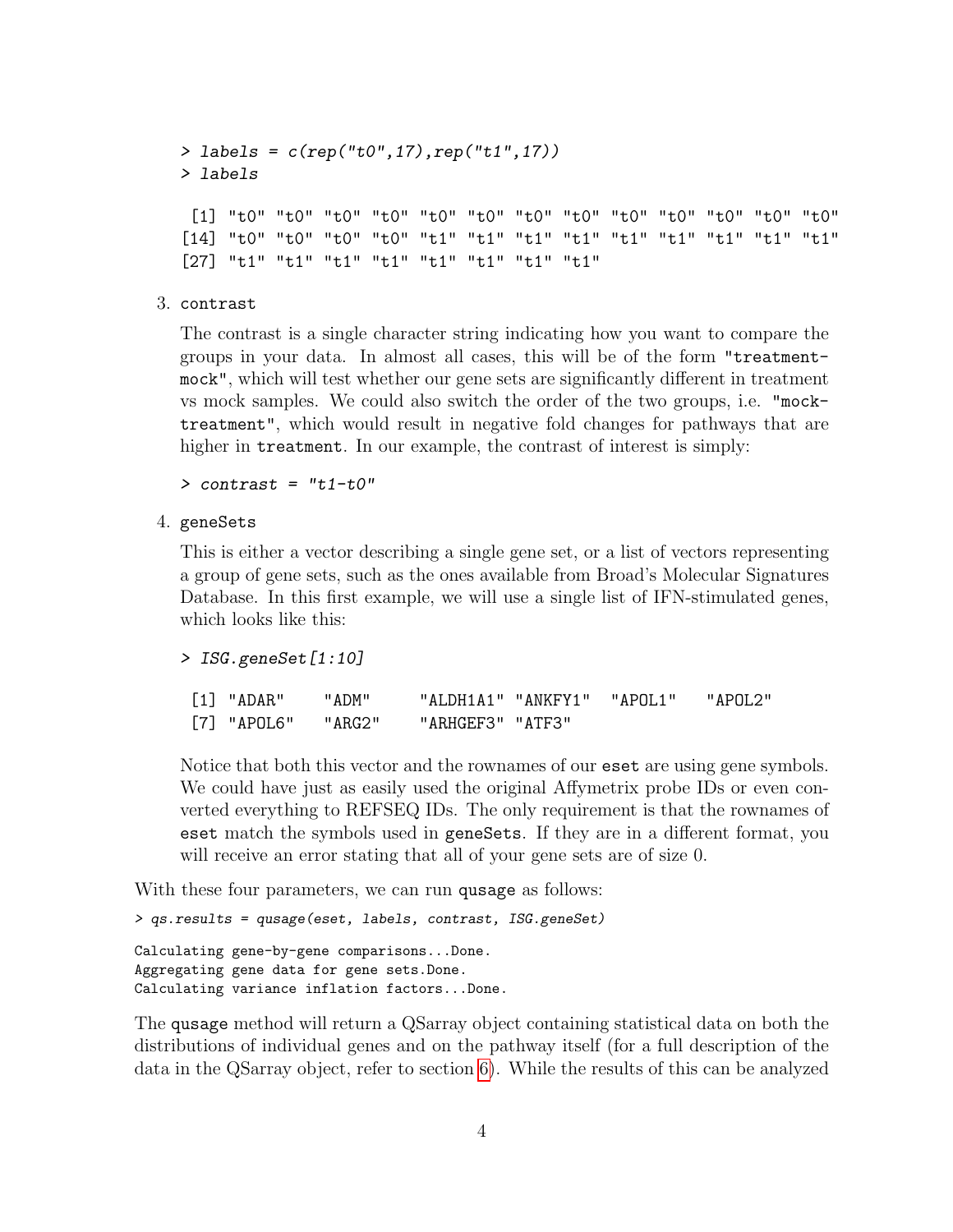however you choose, there are a variety of functions available in the qusage package for exploring these results.

To find out if our geneSet is significantly enriched for this comparison, we use the pdf.pVal function, which calculates a p-value asking whether the convoluted distribution of our gene set is significantly enriched (i.e. that the mean fold change of the gene set is different from 0).

#### > pdf.pVal(qs.results)

#### [1] 0.0001829814

In order to view the probability density function, you can either use the plotDensityCurves function, or directly call plot on your QSarray object. In this case, plot will automatically call plotDensityCurves with default parameters. This will appear as follows:

#### > plot(qs.results, xlab="Gene Set Activation")



The plotDensityCurves function also invisibly returns the x- and y- coordinates of the PDFs being plotted in the form of a list of matrices, which can be used to generate custom plots for the PDFs. For more information on custom plots, refer to section [5\)](#page-17-0).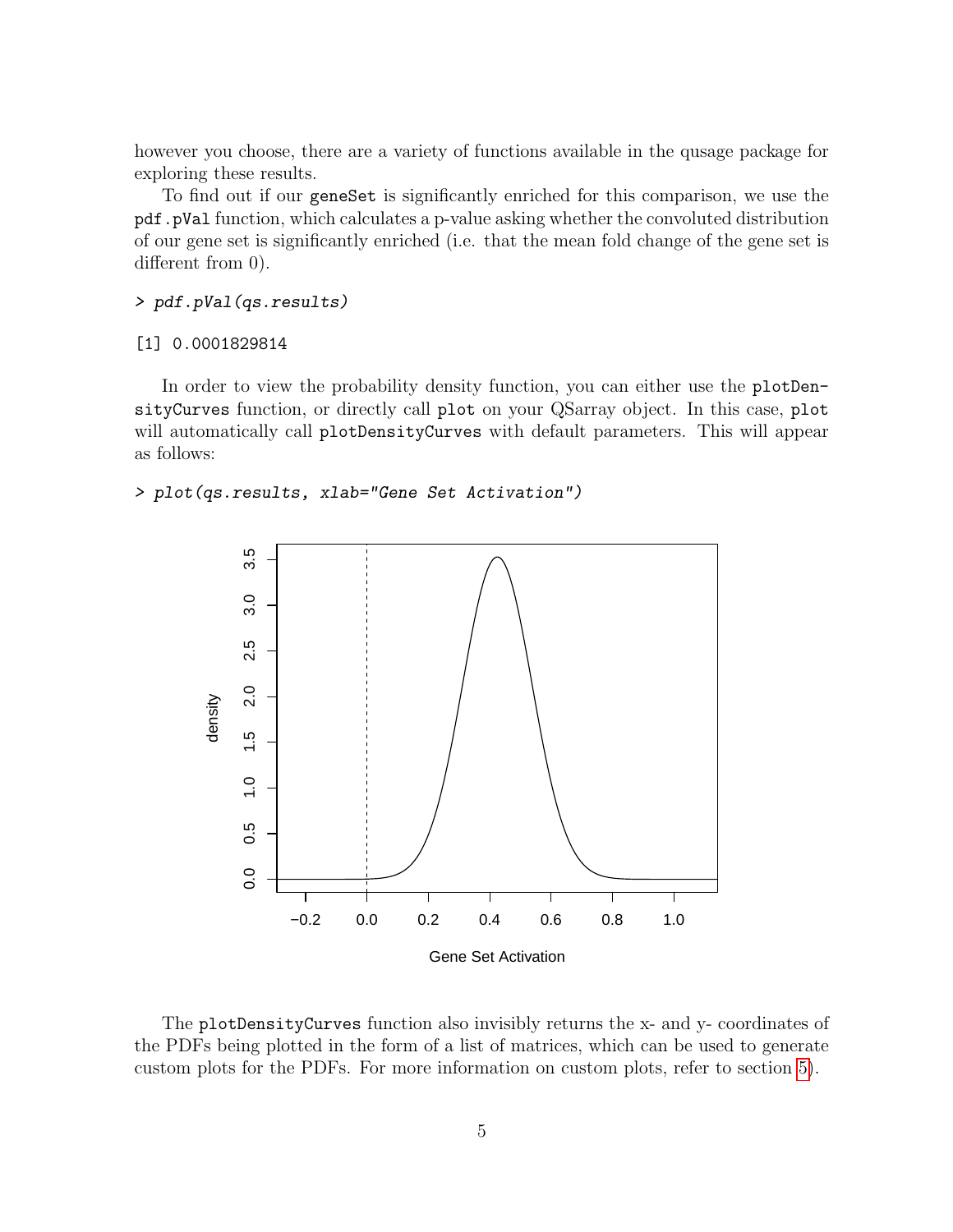#### <span id="page-5-0"></span>3.1 Multiple Gene Sets

Most often, qusage is not going to be run with a single gene set. Instead, it is most useful when run on a group of gene sets as a tool for hypothesis discovery.

To demonstrate this, we will use MsigDB's KEGG database (which can be downloaded at <www.broadinstitute.org/gsea/msigdb>). We can read this file in using the read.gmt function. With the resulting object, we run qusage exactly as before:

```
> MSIG.geneSets = read.gmt("c2.cp.kegg.v4.0.symbols.gmt")
```

```
> summary(MSIG.geneSets[1:5])
```

|                                                                |          |         |         | Length Class |          | Mode             |
|----------------------------------------------------------------|----------|---------|---------|--------------|----------|------------------|
| KEGG_GLYCOLYSIS_GLUCONEOGENESIS                                |          |         |         | 62           |          | -none- character |
| KEGG_CITRATE_CYCLE_TCA_CYCLE                                   |          |         |         | 32           |          | -none- character |
| 27<br>KEGG_PENTOSE_PHOSPHATE_PATHWAY<br>-none- character       |          |         |         |              |          |                  |
| KEGG_PENTOSE_AND_GLUCURONATE_INTERCONVERSIONS                  |          |         |         | 28           |          | -none- character |
| KEGG_FRUCTOSE_AND_MANNOSE_METABOLISM<br>34<br>-none- character |          |         |         |              |          |                  |
| MSIG.geneSets[2]<br>ゝ<br>\$KEGG_CITRATE_CYCLE_TCA_CYCLE        |          |         |         |              |          |                  |
| "LOC642502" "OGDHL"<br> 1                                      |          | "OGDH"  | "PDHB"  |              | "IDH3G"  |                  |
| "LOC283398" "IDH2"<br>161                                      |          | "IDH1"  | "PDHA2" |              | "PDHA1"  |                  |
| "SUCLA2"<br> 11                                                | "FH"     | "DLST"  | "ACO2"  |              | "SUCLG2" |                  |
| [16]<br>"ACO1"                                                 | "SUCLG1" | "CS"    | "IDH3B" |              | "ACLY"   |                  |
| "DLAT"<br>1211                                                 | "PCK2"   | "IDH3A" | "PCK1"  |              | "SDHA"   |                  |
| "SDHB"<br>1261                                                 | "SDHC"   | "SDHD"  | "DLD"   |              | "MDH2"   |                  |
| "PC"<br>1311                                                   | "MDH1"   |         |         |              |          |                  |

> qs.results.msig = qusage(eset, labels, contrast, MSIG.geneSets)

Calculating gene-by-gene comparisons...Done. Aggregating gene data for gene sets......................................Done. Calculating variance inflation factors...Done.

> numPathways(qs.results.msig)

#### [1] 186

The qs.results.msig object now contains information for each of the gene sets in MSIG.geneSets. Once again, we can get the p-values for the comparison by using the pdf.pVal function. However, because we have calculated such a large number of pvalues, it's generally not valid to look at them without performing some kind of multiple hypothesis testing. Below, we calculate the p-values and use  $R$ 's built-in p.adjust method to calculate the FDR values.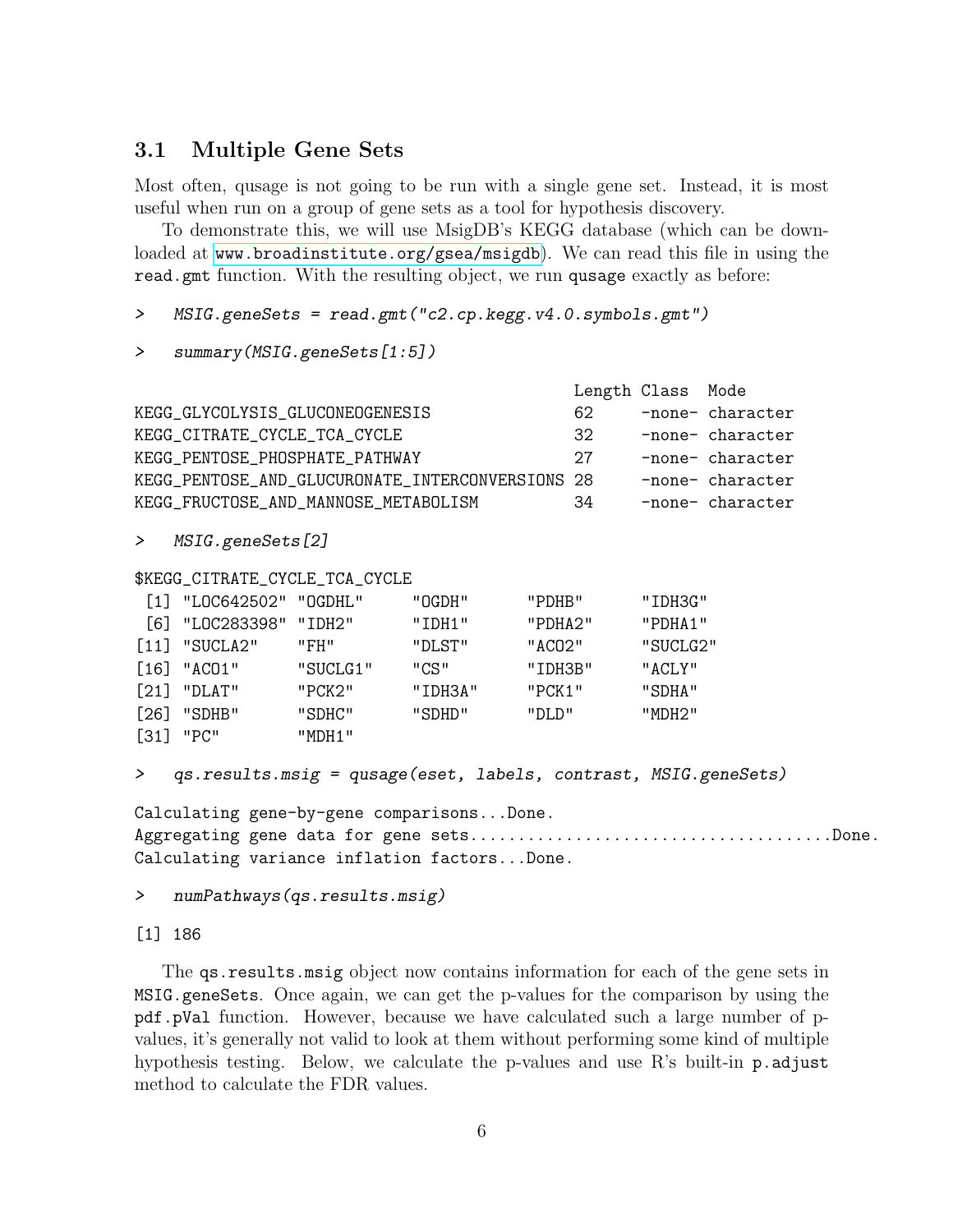> p.vals = pdf.pVal(qs.results.msig) > head(p.vals) [1] 0.193882580 0.970277527 0.008857511 0.739230685 0.112549381 [6] 0.106747491 > q.vals = p.adjust(p.vals, method="fdr") > head(q.vals)

[1] 0.4343046 0.9868820 0.1098331 0.9045849 0.3809795 0.3809795

All of this data is also presented using the qsTable function, which returns a table ordered according to the significance of each gene set. For our data, the results are as follows:

```
> qsTable(qs.results.msig, number=10)
```

|     |                                                 | pathway.name log.fold.change | p.Value                          |  |
|-----|-------------------------------------------------|------------------------------|----------------------------------|--|
| 135 | KEGG_CIRCADIAN_RHYTHM_MAMMAL                    |                              | $-0.15256895$ 1.143802e-05 0.002 |  |
| 127 | KEGG_HEMATOPOIETIC_CELL_LINEAGE                 |                              | $-0.10276783$ 3.620233e-05 0.003 |  |
| 15  | KEGG_ALANINE_ASPARTATE_AND_GLUTAMATE_METABOLISM |                              | $-0.07912495$ 4.744648e-04 0.022 |  |
| 124 | KEGG_RIG_I_LIKE_RECEPTOR_SIGNALING_PATHWAY      |                              | 0.12966208 3.600935e-04 0.022    |  |
| 26  | KEGG_BETA_ALANINE_METABOLISM                    |                              | $-0.08318178$ 7.196554e-04 0.026 |  |
| 33  | KEGG_O_GLYCAN_BIOSYNTHESIS                      |                              | 0.13299596 1.085326e-03 0.031    |  |
| 125 | KEGG_CYTOSOLIC_DNA_SENSING_PATHWAY              |                              | 0.13611612 1.201520e-03 0.031    |  |
| 54  | KEGG_BUTANOATE_METABOLISM                       |                              | $-0.06767716$ 2.636530e-03 0.057 |  |
| 91  | KEGG_PHOSPHATIDYLINOSITOL_SIGNALING_SYSTEM      |                              | $-0.06186017$ 2.784820e-03 0.057 |  |
| 102 | KEGG_MTOR_SIGNALING_PATHWAY                     |                              | $-0.06224793$ 3.468649e-03 0.064 |  |

We can also try plotting the data again using a call to plot(qs.results.msig).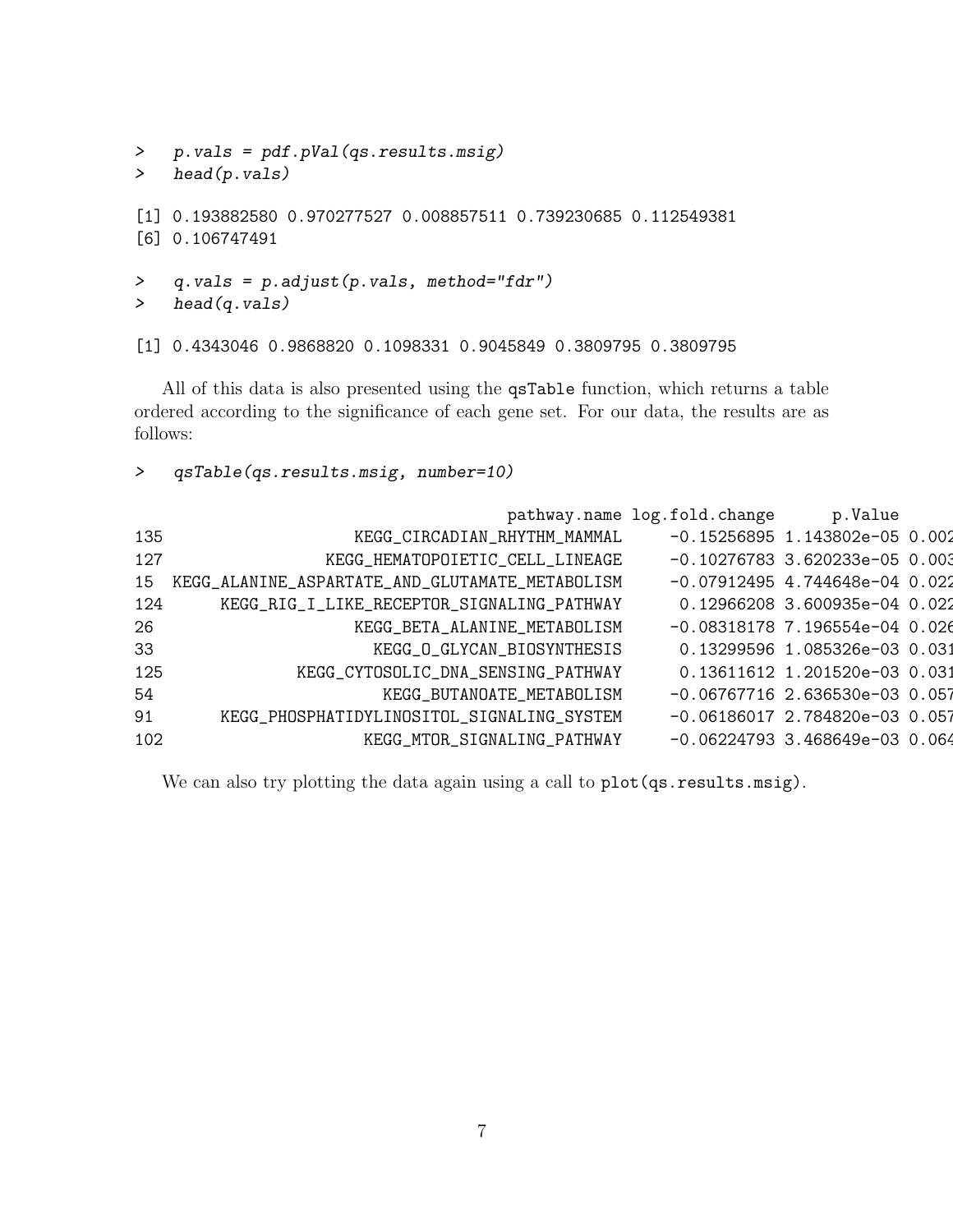

However, this time the qusage package creates a different kind of plot. This is because, by default, when the QSarray object contains data on more than ten pathways, plot will automatically use the function plotCIs. This function calculates the 95% confidence interval for each gene set using the calcBayesCI function and plots it along with the mean fold change of each gene set. This is usually a more useful view when there are a large number of gene sets, but a plot of the PDFs can still be generated using a call to plotDensityCurves.

### <span id="page-7-0"></span>3.2 Paired Samples

In some cases, samples in a gene expression experiment may be paired with each other. For example, we may have pairs of samples from the same patient both before and after treatment. Because there may be patient-specific effects in the gene expression data, we want to use this information when we calculate pathway activation. In qusage, all we have to do to indicate paired samples is supply a pairVector containing information on which samples should be paired together. The vector should be the same length as eset, and it can be either a numeric vector or a set of factors which uniquely describe each pair. A simpler way to think about the pair vector is to consider it as a vector of patient IDs for each column in eset.

Although for simplicity we have been ignoring it thus far, our gene expression data is actually a paired dataset as well. We have a set of 17 patients with two samples each (t0 and t1). For our pairVector, we will use the numbers 1:17 to represent our patients,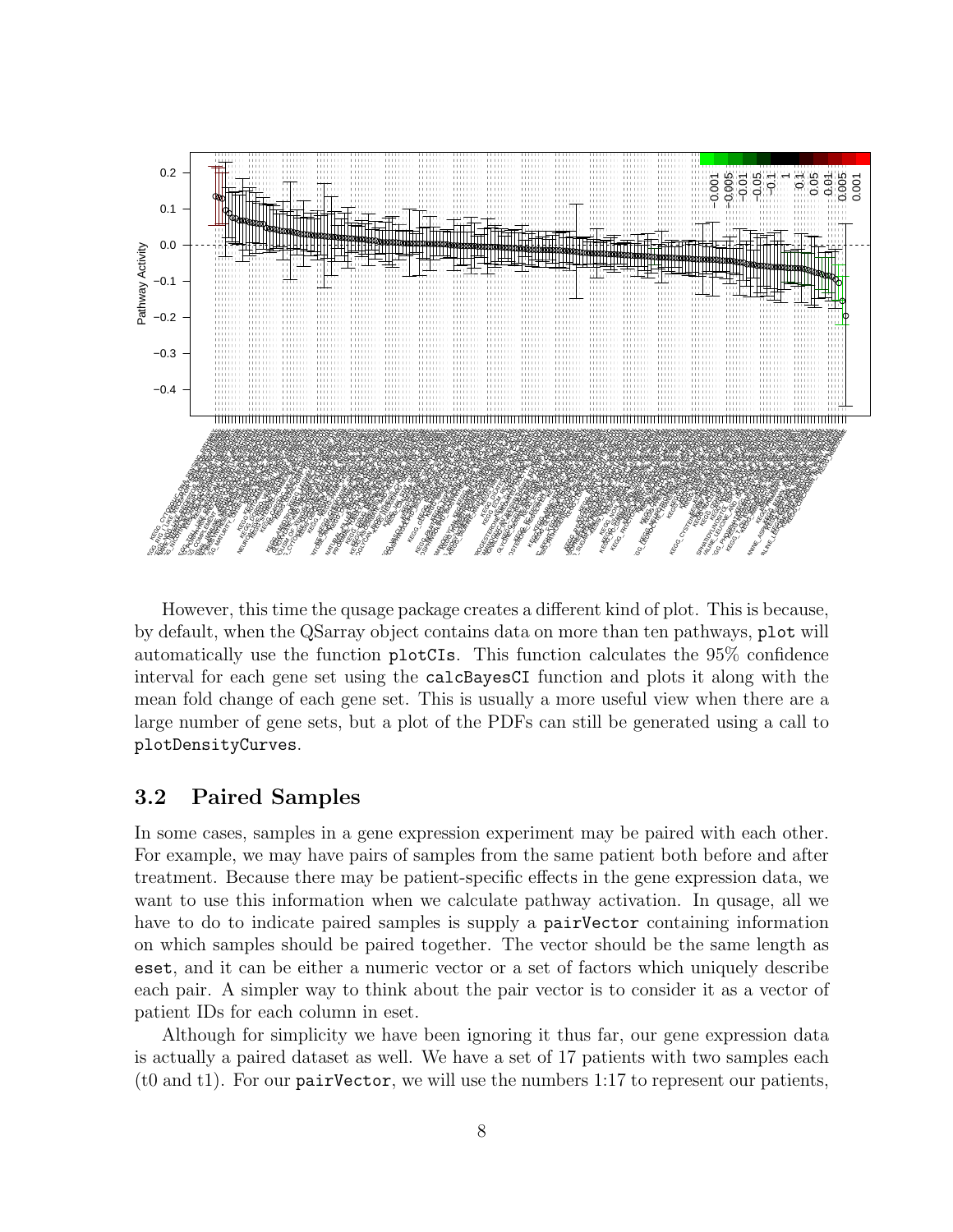as follows:

```
> pairs = c(1:17,1:17)> pairs
[1] 1 2 3 4 5 6 7 8 9 10 11 12 13 14 15 16 17 1 2 3 4 5
[23] 6 7 8 9 10 11 12 13 14 15 16 17
```
Then, we can simply run the qusage function in a paired manner by adding the argument pairVector=pairs (note: we don't actually show this here, but you can see it in action in the next section).

#### <span id="page-8-0"></span>3.3 Two-Way Comparisons

The true power of the qusage method comes when you have results from more than one run of qusage that you wish to compare. If a dataset contains more than two groups, it's common to compare these groups in many different ways, and the ablility to compare the results of these comparisons with each other is extremely useful. These two-way comparisons are important when examining differences in the response characteristics of various groups (e.g. to answer the question of "does group A respond to treatment in a different way than group B?").

To illustrate how to make these comparisons, we will once again be using the Influenza response data. Although in the previous examples we have grouped all patients together, the patients can be classified into two distinct groups based on their response to the virus. Of the 17 patients in the study, 9 of them had a symptomatic response, and 8 had an asymptomatic response. While we could compare these two groups of patients directly at the two time points, it might be more interesting to see if the response to virus over the time-course of the experiment is different between these two groups.

Before we can compare these groups, however, we will need to remake the labels in order to describe the new groups in our data. For this example, we have the response information stored in a variable called resp, which is just a vector with either "sx" (for symptomatic patients) or "asx" (for asymptomatic patients):

```
> resp
 [1] "sx" "asx" "asx" "asx" "sx" "sx" "sx" "sx" "asx" "sx" "asx"
[12] "sx" "sx" "asx" "sx" "asx" "asx"
> twoWay.labels = paste(resp, labels, sep=".")
> twoWay.labels
 [1] "sx.t0" "asx.t0" "asx.t0" "asx.t0" "sx.t0" "sx.t0" "sx.t0"
 [8] "sx.t0" "asx.t0" "sx.t0" "asx.t0" "sx.t0" "sx.t0" "asx.t0"
[15] "sx.t0" "asx.t0" "asx.t0" "sx.t1" "asx.t1" "asx.t1" "asx.t1"
[22] "sx.t1" "sx.t1" "sx.t1" "sx.t1" "asx.t1" "sx.t1" "asx.t1"
[29] "sx.t1" "sx.t1" "asx.t1" "sx.t1" "asx.t1" "asx.t1"
```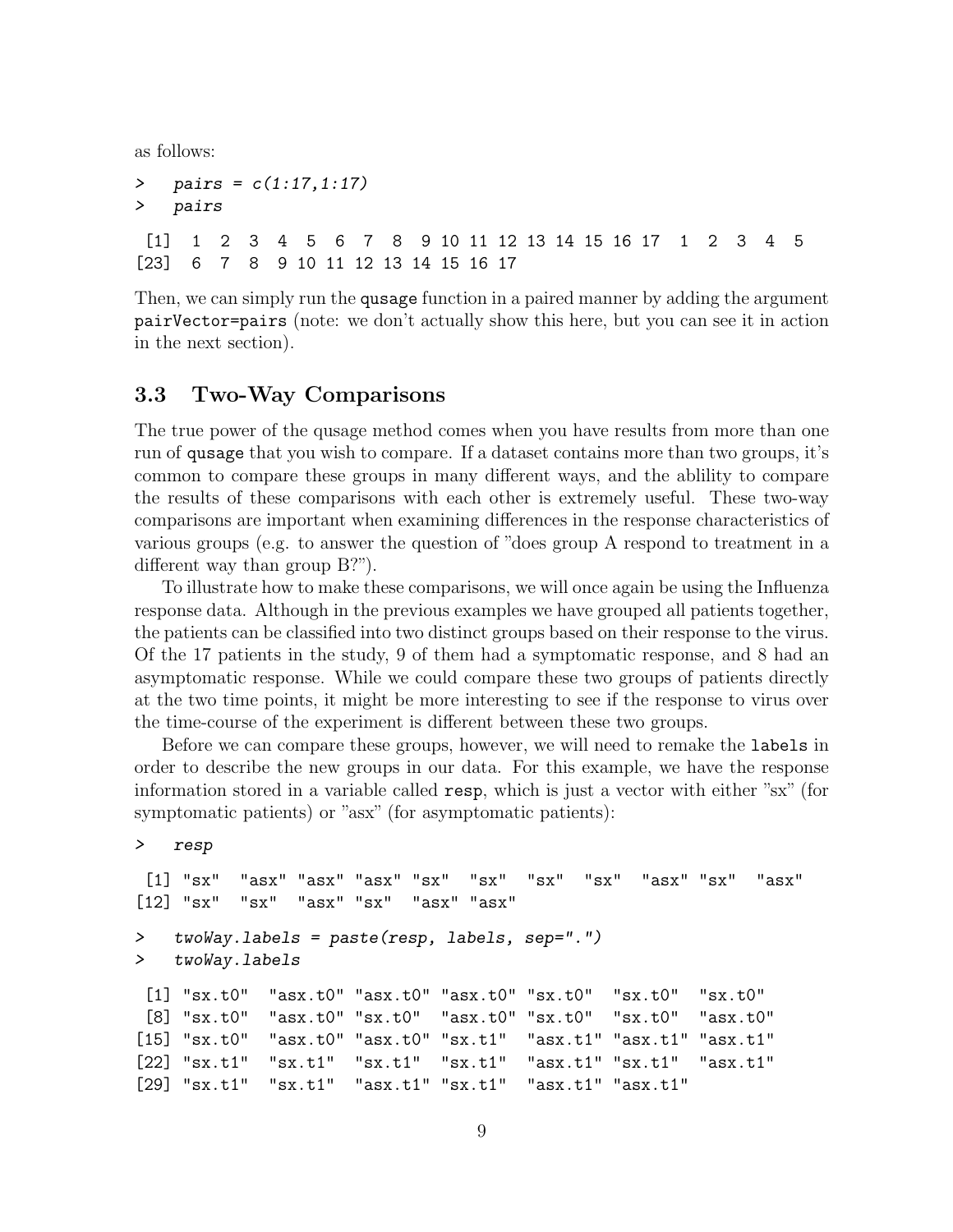Now, we must run qusage twice; once for each comparison that we are interested in (note: we're also including information on the sample pairs, which was described in section [3.2\)](#page-7-0).

```
> sx.results = qusage(eset, twoWay.labels, "sx.t1-sx.t0", MSIG.geneSets, pairVectc
Calculating gene-by-gene comparisons...Done.
Aggregating gene data for gene sets......................................Done.
Calculating variance inflation factors...Done.
> asx.results = qusage(eset, twoWay.labels, "asx.t1-asx.t0", MSIG.geneSets, pairVe
Calculating gene-by-gene comparisons...Done.
Aggregating gene data for gene sets......................................Done.
Calculating variance inflation factors...Done.
```
We could examine the information contained in these two runs using the functions described above, but what we are most interested in is whether or not there is a significant difference between the responses of these two groups. We can directly compare the results in these two groups using the twoCurve.pVal function. This will return a p-value for the comparison of each gene set in the two objects.

```
> p.vals = twoCurve.pVal(sx.results,asx.results)
```

```
> head(p.vals)
```
[1] 0.67375023 0.17410353 0.65257201 0.91829926 0.09554015 0.59914985

It turns out that gene set  $125 -$  the "CYTOSOLIC DNA SENSING" pathway – has the most significant difference in activation. There are multiple ways we could examine this individual gene set, but perhaps the simplest way is to again use the plotDensityCurves function. Notice here that we are specifying which pathway to plot using the path.index parameter.

- > plotDensityCurves(asx.results,path.index=125,col="black",xlim=c(-0.2,0.5),main="
- > plotDensityCurves(sx.results,path.index=125,col="red",add=T)

```
> abline(v=0, lty=2)
```
> legend("topleft", legend=c("asx","sx"),lty=1,col=1:2)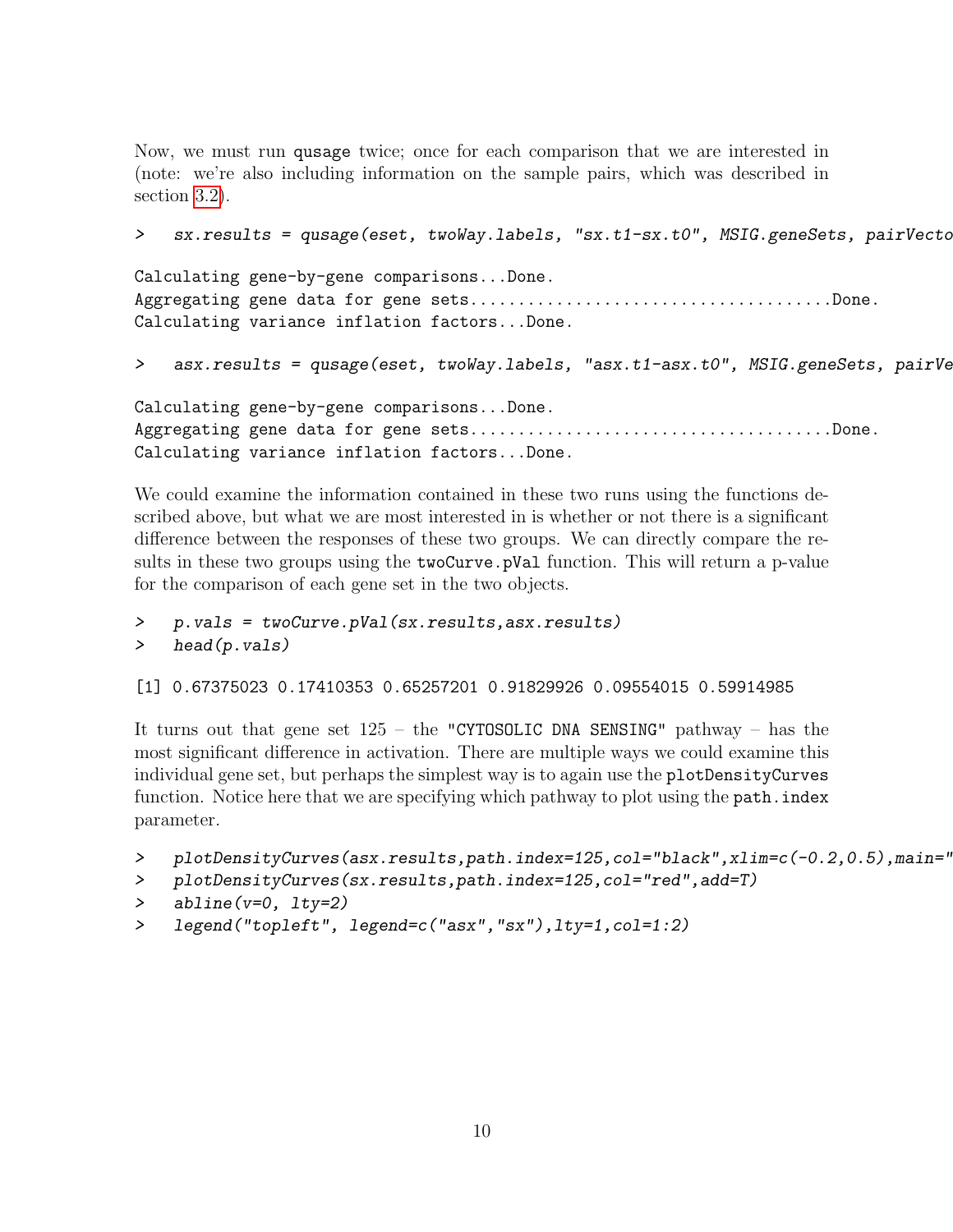

The results here are pretty interesting, actually. What we're seeing is that, in symptomatic patients, the Cytosolic DNA Sensing pathway is extremely active, while the asymptomatic patients essentially have no activity at all.

#### <span id="page-10-0"></span>3.3.1 Individual Gene Plots

Often the next question when an interesting pathway is found is what's happening with the individual genes in that pathway. Looking at the individual genes can give some idea as to how consistent the patterns of regulation in the data are, or whether the significance levels are being driven by only one or two individual genes. Because the gene set PDF in this package is actually a convolution of the PDFs of each individual gene, we can actually look at the distributions of each gene directly to understand where our variation comes from.

qusage provides two plotting functions which can be used to visualize this data. The first is the plotGeneSetDistributions function, which plots out the PDF for both the pathway and for that pathway's individual genes. The plot, which can be seen below, includes thin colored curves for each gene (color coded according to their standard deviation), as well as a thicker black curve representing the PDF of the entire dataset. Here we plot the results for both the symptomatic patients and the asymptomatic patients side-by-side.

```
> plotGeneSetDistributions(sx.results,asx.results,path.index=125)
```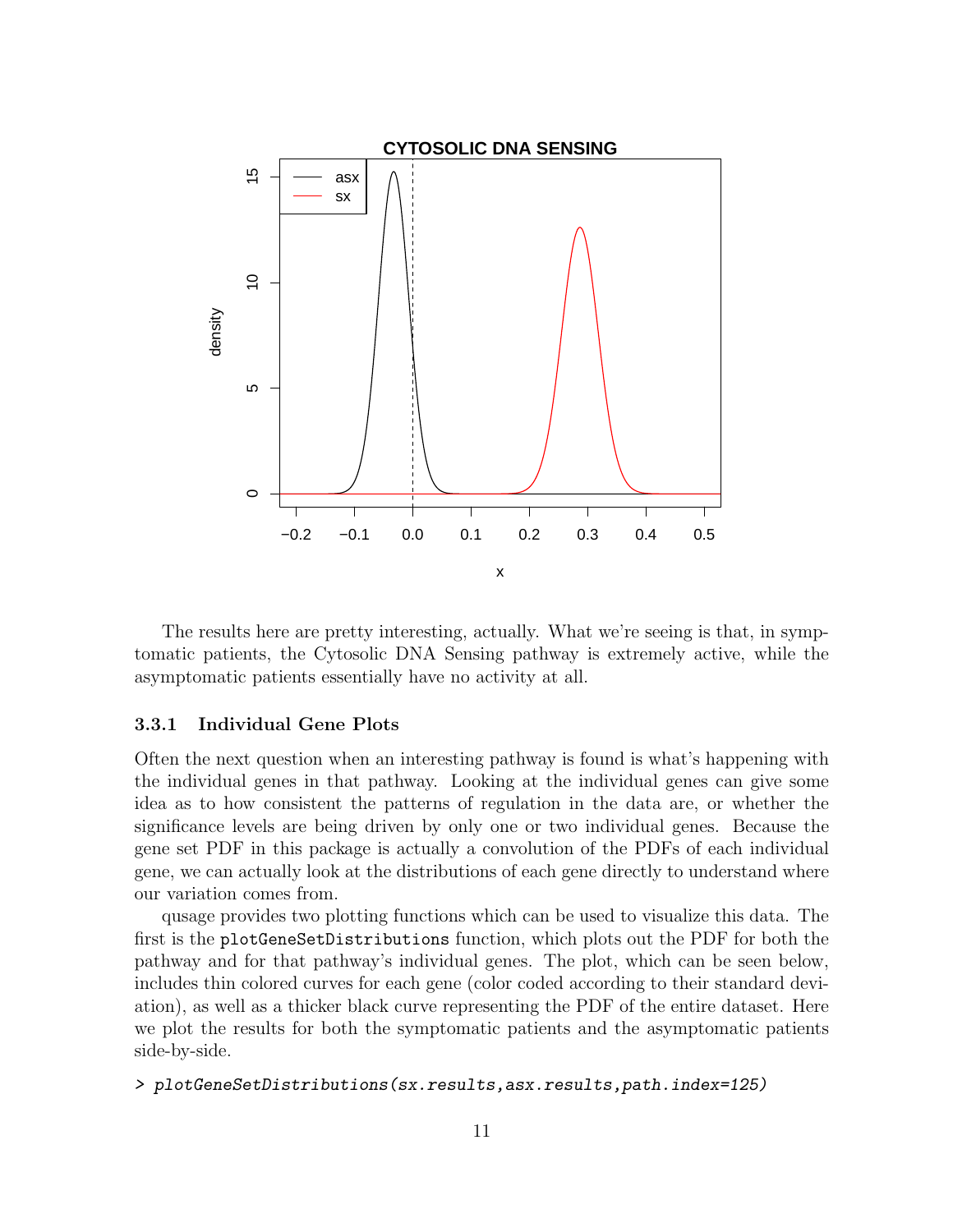

Again, we can see that the symptomatic patients have much more activity than the asymptomatic patients, a pattern which seems generally consistent in many of the genes in this pathway. This plot is useful for giving a general idea of how the genes in the pathway act. However, it would also be useful to find out which genes are the most active, and since the plotGeneSetDistributions plot does not provide labels for the individual genes, we must use a separate function: plotCIsGenes to see which genes are most active. This function produces a very similar plot to the plotCIs function, but in this case, it will plot the means and confidence intervals for each individual gene in a pathway. To generate this plot for the CYTOSOLIC DNA SENSING pathway, we will use the following code:

 $> par(max=c(8,4,1,2))$ 

> plotCIsGenes(sx.results,path.index=125)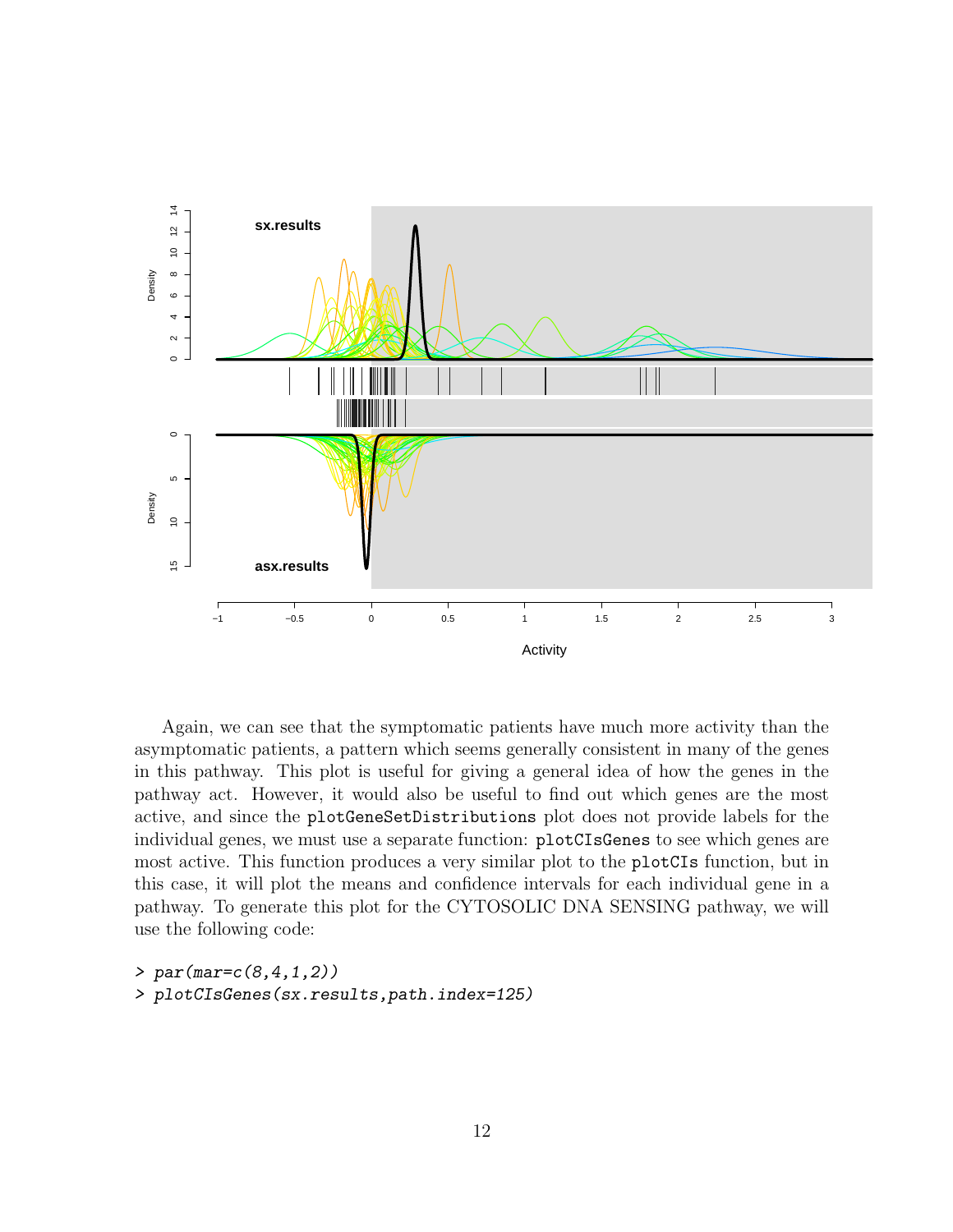

#### <span id="page-12-0"></span>3.4 Running qusage with small sample sizes

Although qusage does not require as many samples as permutation-based methods, the current implementation requires at least three degrees of freedom. As the variance of a t distribution is  $\frac{\nu}{\nu-2}$ , this will diverge for  $\nu \to 2$ . Hence, in cases where the degrees of freedom falls below three, QuSAGE artificially set the degrees of freedom to be three and issues a warning message that the results should be interpreted with caution. It is imortant to keep in mind that in this case, the p-values will be inflated, and may not accurately reflect the underlying data.

A second problem with small sample sizes is the large range over which the gene set PDF must be sampled. Whereas a t-distribution with 25 degrees of freedom is sampled from  $(-10, 10)$ , a distribution with four degrees of freedom must be sampled from  $(-416, 416)$ . When using the default number of points  $(n.$  points=4096), this can result in inadequate sampling of the distribution and inaccurate estimates of pathway significance. In order to prevent this, you must increase the n.points parameter when running the aggregateGeneSet function (this is done automatically when using the qusage function if the degrees of freedom are below 5). However, note that the run time of aggregateGeneSet increases linearly with the number of points, so increasing this parameter may significantly slow down the algorithm.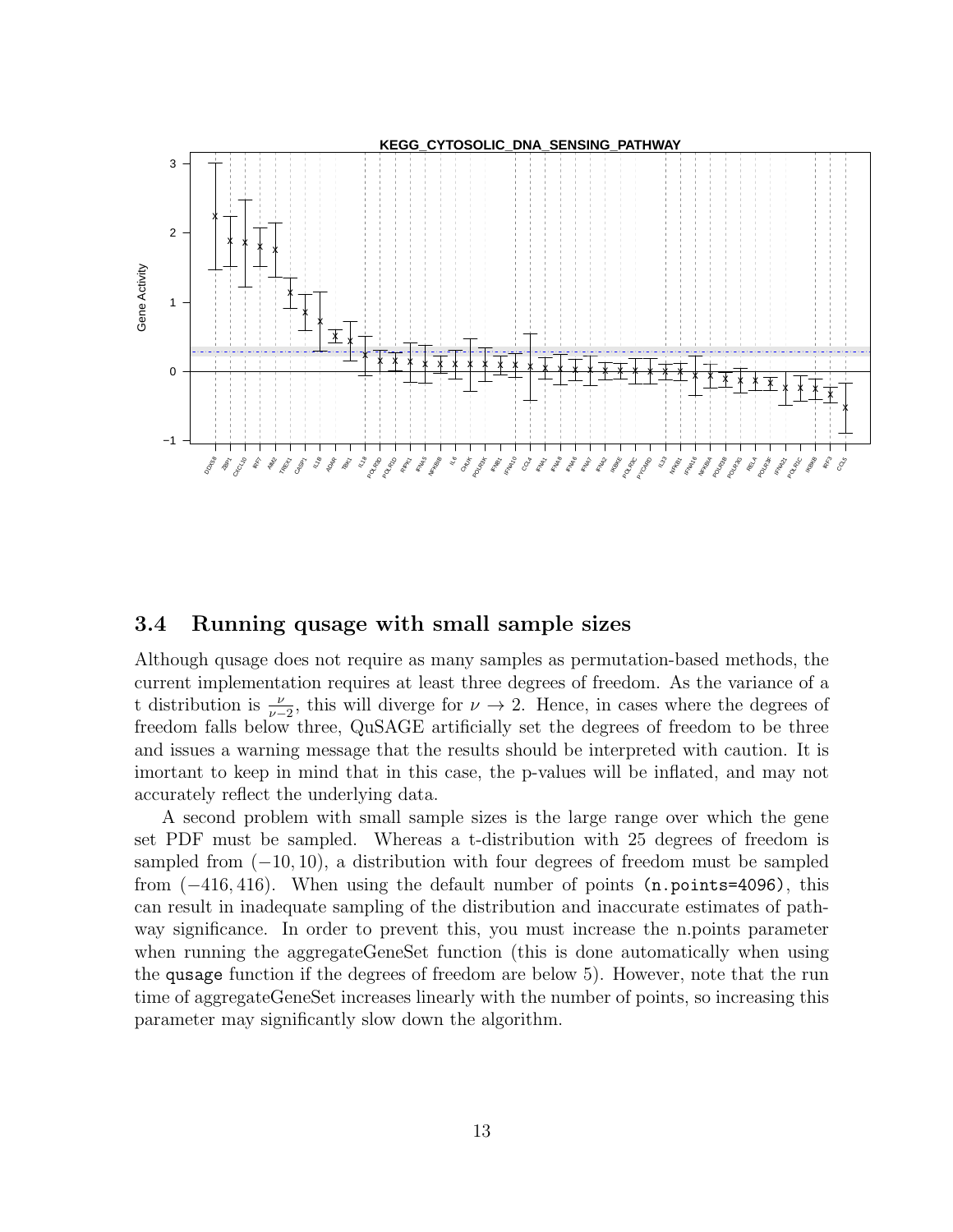### <span id="page-13-0"></span>4 The qusage Algorithm

The qusage algorithm involves two basic steps: 1) Calculating gene-level comparisons, and 2) Aggregating gene-level data for each gene set. In addition, there is one optional (but highly recommended) step, 3) determining the Variance Inflation Factor (VIF), which corrects for gene-gene correlations in the gene sets. In section [3,](#page-2-0) we discussed how to use the qusage algorithm to run all three steps together with the default parameters. Below, we discuss each function and their parameters in detail, and look at examples of how to run each function separately.

### <span id="page-13-1"></span>4.1 Calculating Gene Level Comparisons

This section describes the makeComparison function, which is the first step in the qusage algorithm. This function defines the t-distributions for every gene in eset by calculating the fold change and standard deviation between two groups of samples. The function has three required parameters: eset, labels, and contrast, which were described in section [3.](#page-2-0) A pairVector can also be provided to specify that the comparisons should be done in a paired manner (see section [3.2\)](#page-7-0). The makeComparison function will return a QSarray object containing information on the means and standard deviations of each gene, which will be used in the subsequent functions to calculate pathway enrichment.

#### var.equal

There are two main algorithms used to calculate a t-distribution from two groups of samples, known as the "Pooled Variance" and "Welch's approximate" approach. In the first method (the pooled variance approach), the variances of the two groups are assumed to be equal, and the difference in the mean expression values is modeled as a Student's t distribution. The second method, proposed by B. L. Welch (Biometrika, 1947), is also based on a Student's t distribution, but relaxes the assumption of equal variances. Most recent gene expression studies take the first approach and assume that the variances of the two groups are equal. For example, this assumption underlies the individual gene statistics in the widely used LIMMA package in Bioconductor.

The pooled variance approach can slightly improve sensitivity (if the equal variance assumption holds), and is easily compatible with linear models and ANOVA. However, this approach can be extremely biased when the assumption of equal variances is broken, which we find is often the case in many real gene expression data sets. By default, the makeComparison function will assume unequal variances, but this behavior can be changed by specifying the parameter  $var.equals = TRUE$ . If  $var.equals$  is set to TRUE, the t-distribution is actually calculated using the linear model approach implemented by LIMMA. This may be appealing in some cases, because using LIMMA's linear model framework makes more complicated contrasts possible, while also making it possible to use LIMMA's framework for the Bayesian estimation of gene variances, as described below.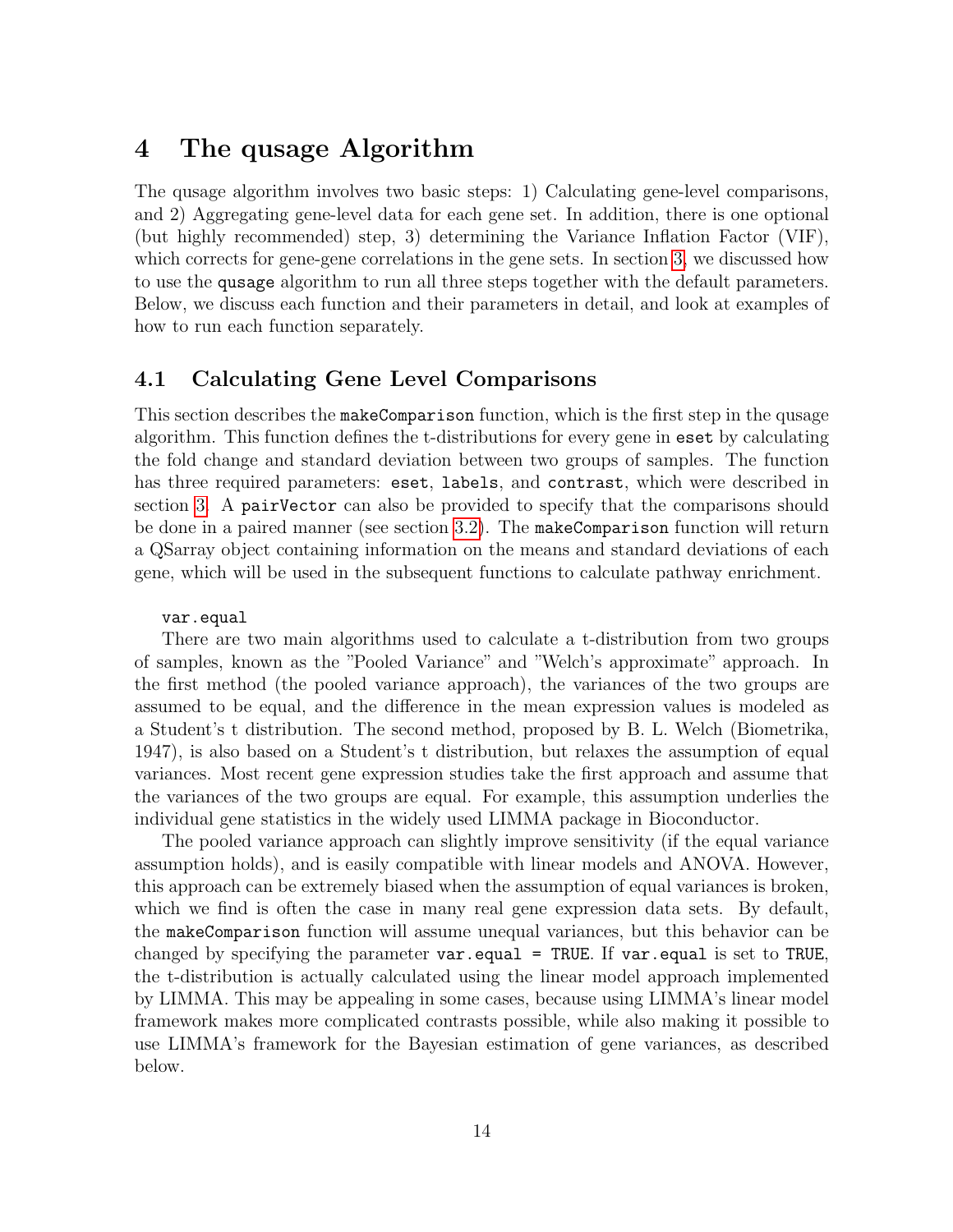#### bayesEstimation

If var.equal is set to TRUE and LIMMA is used to calculate the t-distributions, we can use some of the additional features of LIMMA when calculating the parameters for each gene. The bayesEstimation parameter is used by LIMMA to optionally apply a bayesian step in the estimation of the pooled variances of each gene. This bayesian step is designed to shrink the variances of the genes on the chip towards a common value. In some cases, this may help to give slightly more stable values for the variances, especially in cases where there are very few samples. The Bayesian step also prevents any genes from having a variance of 0, which would otherwise lead to divergence of the t-distribution. For complete details of how the bayesian estimation step works, refer to the documentation of the LIMMA package.

#### min.variance.factor

If var.equal is set to FALSE, the min.variance.factor can be used as an alternative to the Bayesian estimation step described above. The min.variance.factor is designed to add a very small value to the variance of each gene on the chip in order to prevent any variances from being set to 0. The default, which is set to 10<sup>−</sup>8, is small enough that it will not impact the variance of expressed genes, but will prevent the t-distribution from diverging on genes with variance 0.

### <span id="page-14-0"></span>4.2 Aggregating gene-level data into gene set PDFs

The second step of the qusage algorithm is the aggregation step, which convolutes individual gene t-distributions into a single PDF for each gene set. This step is performed by the aggregateGeneSet function. The function has two required parameters: a QSarray object such as the one returned by makeComparison (see section [4.1\)](#page-13-1), and a list of geneSets. As mentioned in section [3,](#page-2-0) the geneSets parameter can either be a character vector containing a single gene set, or a list of character vectors representing multiple different gene sets.

This function also contains an option to change the number of points that the convoluted PDF is sampled over. By default the parameter **n** points is set to  $2^{12}$ , or 4096 points, which will give very accurate p-values in most cases. Sampling at more points will increase the accuracy of the resulting p-values, but will also linearly increase the amount of time needed to calculate the result. In many cases, as few as  $1/4$  this number of points can be used without seriously affecting the accuracy of the resulting p-values.

The PDF for each individual gene set is generated by using numerical convolution applied to the individual gene PDFs. Briefly, a Fast Fourier Transform (FFT) is calculated for each individual gene PDF to arrive at a k-component vector. The product of each component across all of the genes is then taken to arrive at a new k-component vector for the gene set. The real part of the resulting product is then transformed back to a PDF using a reverse FFT, and assured to be normalized and centered around zero. The mean of the combined PDF is simply the mean fold change of the individual genes.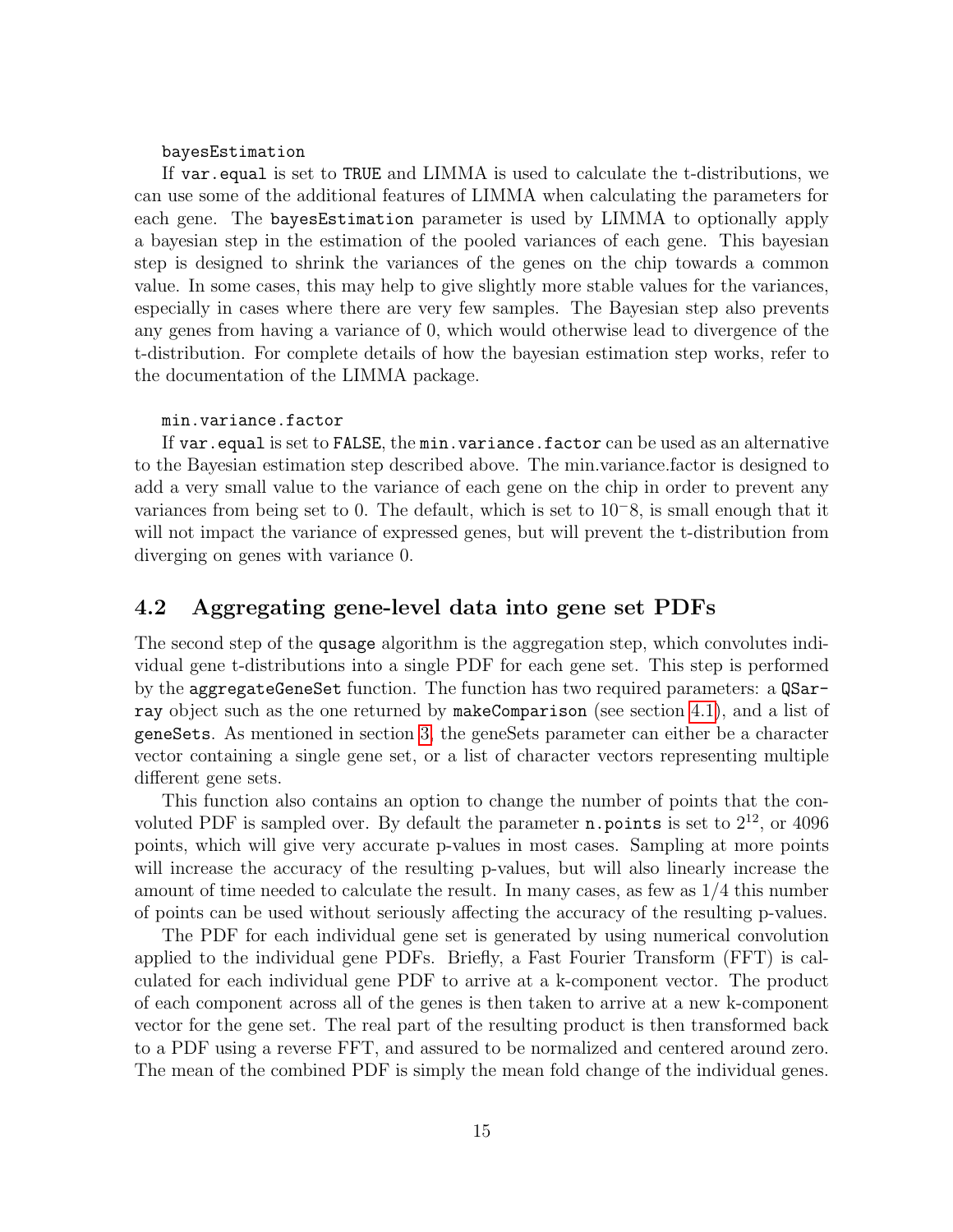The range for sampling is determined by the lowest degrees of freedom of the individual genes, such that at most  $10^{-8}$  of the cumulative distribution at the tails are excluded (i.e., assumed to be 0). For example, when  $\nu = 3$ , the range is ( $-480, 480$ ), and when  $\nu = 120$ , the range is  $(-6, 6)$ .

Technically, the output of this step is the PDF of the sum of differences in expressions over all genes in the gene set under the assumption that the genes are independent. In order to estimate the mean differential expression PDF, this distribution is scaled by a factor of  $1/N$ , where N is the number of genes in the gene set. The resulting PDFs of the input gene sets are stored as a matrix in path.PDF slot of the returned QSarray object. However, the x-coordinates for these PDFs are not stored in the QSarray object, and must be calculated using the getXcoords function.

#### <span id="page-15-0"></span>4.3 The Variance Inflation Factor

The expression measurements of individual genes in a set are almost always correlated. As such, it is important to take these correlations into account when testing for gene set enrichment. In qusage, we build off of a technique proposed by Wu et al. (Nucleic Acids Res, 2012), which calculates a Variance Inflation Factor (VIF) for each gene set based on the correlation of the genes in that set. This method, referred to as CAMERA, uses the linear model framework created by LIMMA to calculate gene-gene correlations, but consequently it must assume equal variance not only between all groups in the dataset, but also across each gene in the gene set. While this assumption leads to a slightly more computationally efficient VIF calculation, it is not valid for most gene sets, and its violation can greatly impact specificity. In the qusage paper (Yaari et al., NAR, 2013), we show that this assumption of equal variances leads to over-estimation of the VIF, and consequently an overall loss of power.

Although our recommendation is to use the qusage algorithm for calculating the VIF, the calcVIF function includes the option to use either the CAMERA method (as implemented in the limma package in R) or the qusage method. If the parameter useCAMERA=TRUE is specified when running calcVIF, the CAMERA method will be used when calculating the VIF for each gene set. By default, this will only be used if var.equal was set to TRUE during the original call to makeComparison.

#### useAllData

The calcVIF algorithm contains an additional parameter, useAllData, which specifies whether all of the groups in eset should be used when calculating the VIF using the qusage algorithm, or if only the two groups used in the original comparison should be used. By default (useAllData=TRUE), all of the data will be used to calculate the VIF. In most cases, using more data will increase the accuracy of the VIF calculation, especially in cases where individual groups are very small. However, it may not always be valid to include all of the data when calculating gene-gene correlations (e.g. if the data set contains expression values from more than one species), so it may be useful to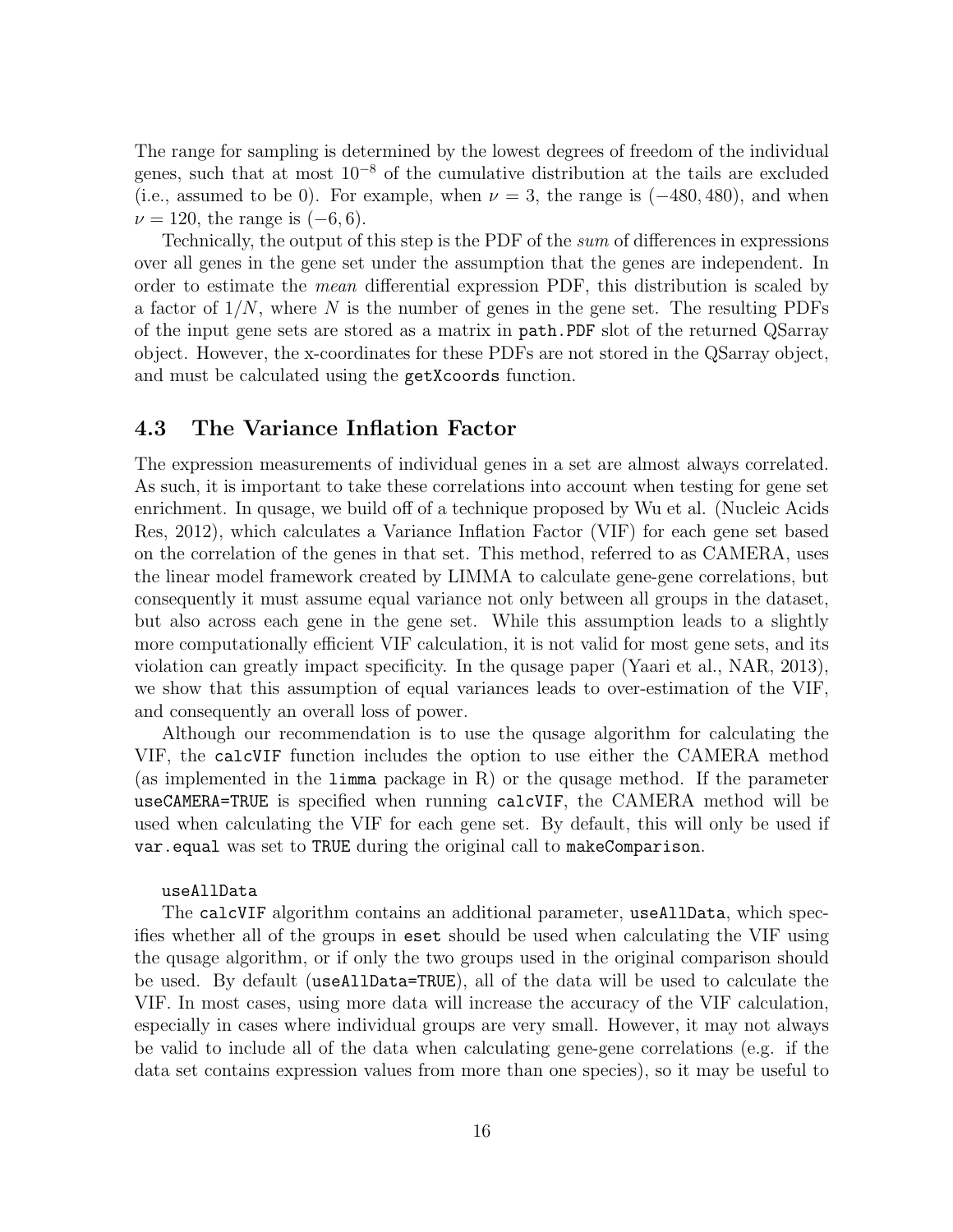limit what groups are used in the VIF calculation. Note that this parameter is only used if useCAMERA is FALSE, as the CAMERA algorithm automatically uses all data in the eset provided.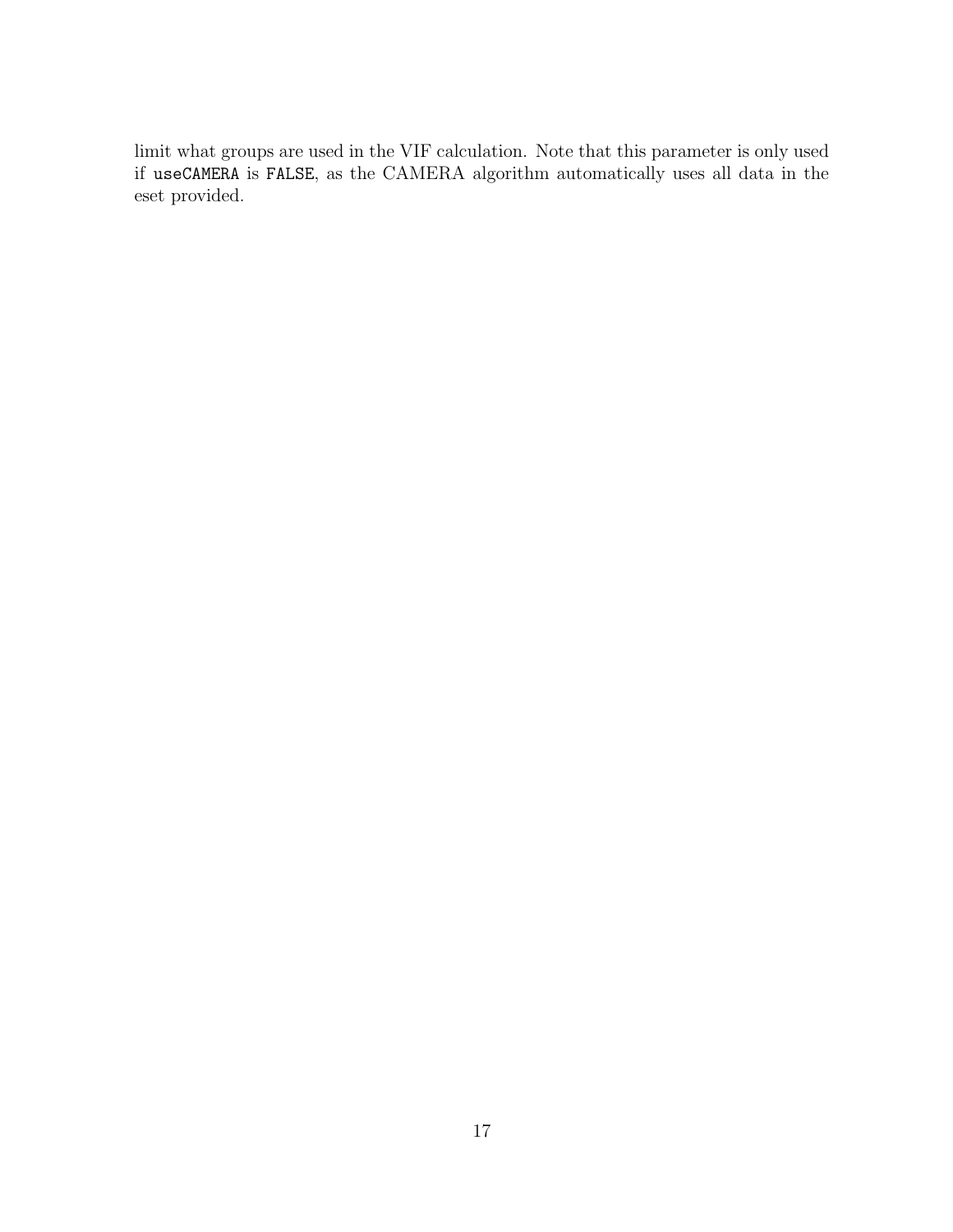## <span id="page-17-0"></span>5 Plotting Functions

The qusage package contains a number of functions designed to easily and intuitively visualize the results stored in a QSarray object. Many of these functions were demonstrated in section [3,](#page-2-0) but in the following sections we will highlight the variety of options available when plotting the diverse data generated when running the qusage algorithm.

### <span id="page-17-1"></span>5.1 plotDensityCurves

The plotDensityCurves function is the simplest way to plot the data in a QSarray object. By default, this function generates a very simple plot containing probability density curves for each of the gene sets included in the qusage run. The density (yaxis) data for each PDF is stored in the path.pdf slot of the QSarray object, and the x-coordinates for the PDF are calculated on the fly using the getXcoords function (see below for details on this method).

We've seen PDF plots before in section [3,](#page-2-0) but a slightly more customized version of the plot with multiple PDFs can be seen below:

```
> ##select the best 5 gene sets
> p.vals = pdf.pVal(qs.results.msig)
> topSets = order(p.vals)[1:5]
> ##plot
> plotDensityCurves(qs.results.msig, path.index=topSets, col=1:5,
+ lwd=2, xlab=expression(log[2](Activity)))
```
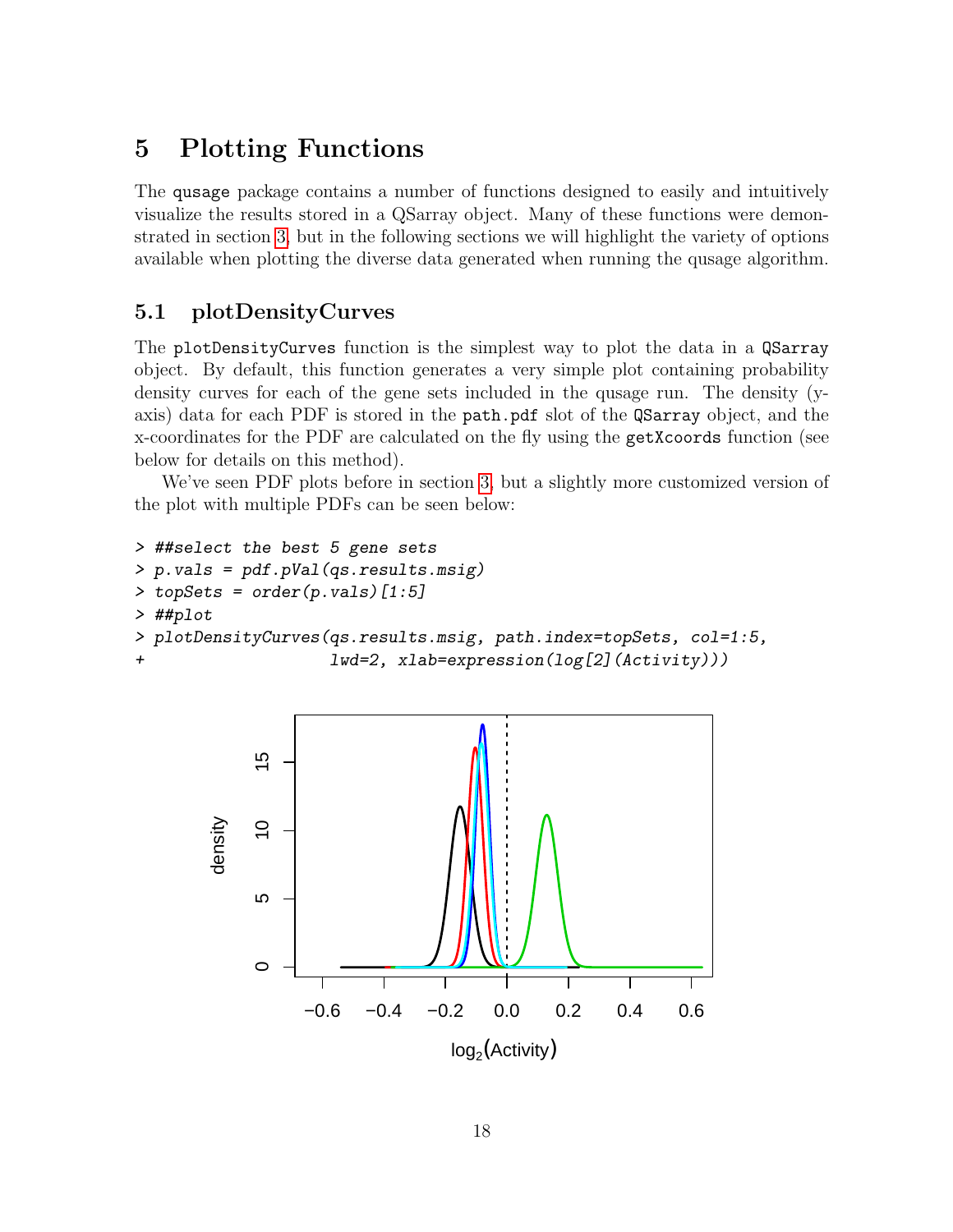Because this function is simply an extension of the basic plot function, these plots can be heavily customized. This customization can be accomplished both through the basic plotting parameters, such as xlab, ylab, main and the parameters passed on to par, and via some parameters which are specific to plotDensityCurves. The add parameter can also be specified to overlay a second plot over an existing one.

The function-specific parameters are listed below.

- path.index This parameter controls which PDFs are plotted and the order that they are plotted in. It can be specified as either a numeric vector or a vector of names matching the gene sets.
- zeroLine By default, a vertical dashed line is added to the plot at 0 in order to give a visual indication of how significant the gene set is. In order to suppress the addition of this line, the parameter zeroLine=FALSE can be specified.
- addVIF Much like the other functions in qusage, this function gives you the option to specify whether the VIF should be used in calculating the PDF. By default, if the VIF has been calculated, it will always be included, but this behavior can be suppressed by explicity specifying addVIF=FALSE. While this will improve how significant your PDFs appear, it is strongly reccommended that the VIF is included whenever possible, as it is the only way to account for gene-gene correlations in a gene set.

The plotDensityCurves function is a useful way to visualize the PDF of a gene set, but in some cases it may be necessary to access the x and y coordinates of these PDFs individually. The information required to create these plots is all stored in the QSarray object, but some processing is necessary to get coordinates in the correct format for plotting. Although the y-coordinates can generally be used as-is when taken from the path.pdf matrix, the x-coordinates are not stored in the qusage object. Instead, the getXcoords function calculates x-coordinates for each point n using the following formula:

$$
x_n = (-1 + \frac{2(n-1)}{N_{pts} - 1}) \times r \times \sqrt{VIF} + \hat{\mu}_{path}
$$

where  $N_{pts}$  is the total number of points, r is the range used for the numerical convolution (see section [4.2\)](#page-14-0),  $VIF$  is the Variance Inflation Factor, and  $\hat{\mu}_{path}$  is the mean fold change of the pathway.

Although the x- and y- coordinates can be extracted by hand from a qusage object, by far the easiest way to access this information is with the plotDensityCurves function itself. As mentioned in section [3,](#page-2-0) the plotDensityCurves function silently returns the x- and y-coordinates of each PDF being plotted. This data is returned as a list of data frames, with each individual data frame containing the x- and y-coordinates for the PDF of a single gene set.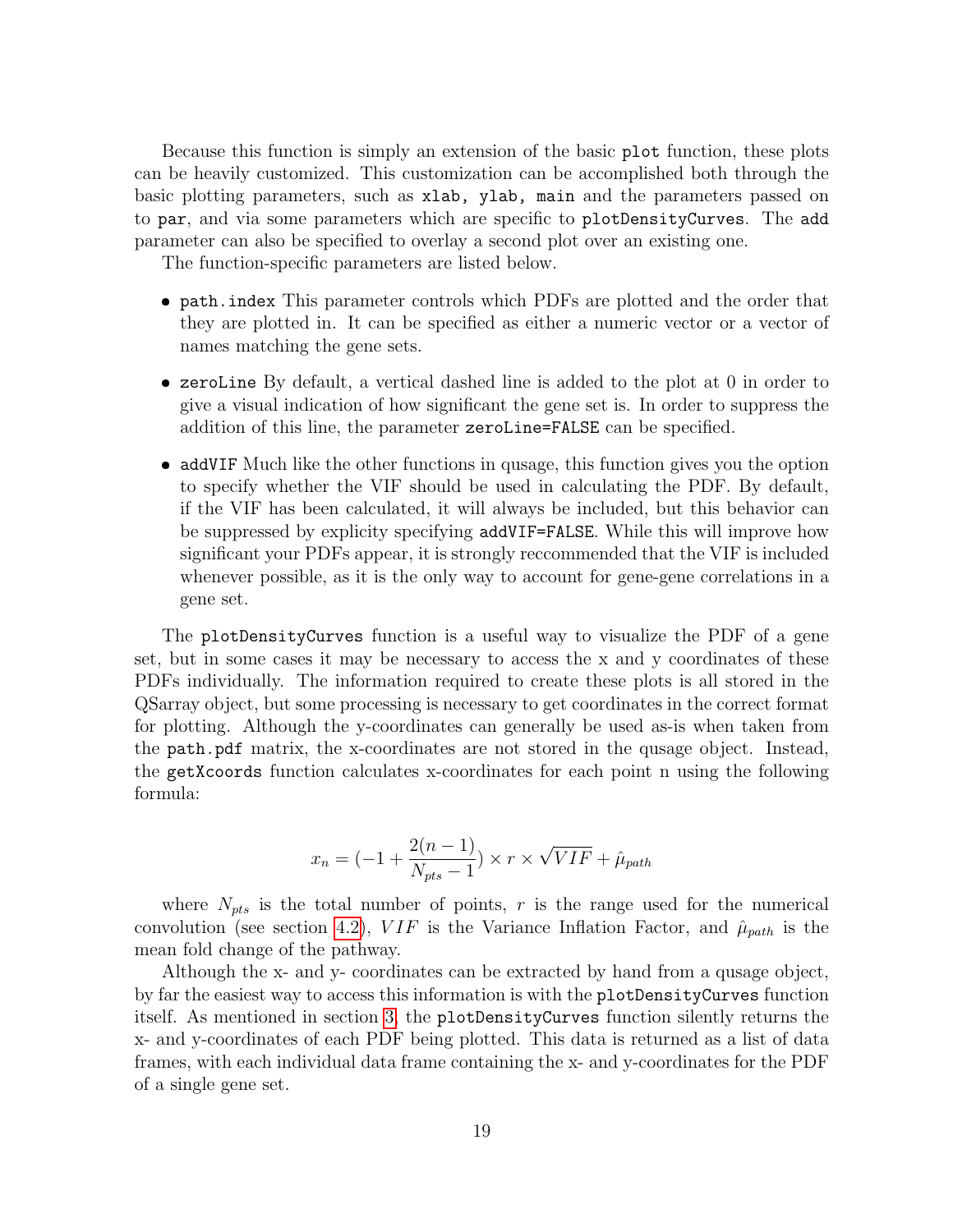An example of how to use this data for a custom plot is shown below. In this case, we will use the results from running qusage on the ISG set, stored in the qs.results object, to generate a Cumulative Distribution Function, or CDF.

```
> ##get coordinates
> coord.list = plotDensityCurves(qs.results, plot=FALSE)
> coords = coord.list[[1]]
> x=coords$x
> ##Calculate the CDF as the integral of the PDF at each point.
> y = cumsum(coords$y)/sum(coords$y)
> plot(x,y, type="l", xlim=calcBayesCI(qs.results,low=0.001)[,1])
```


x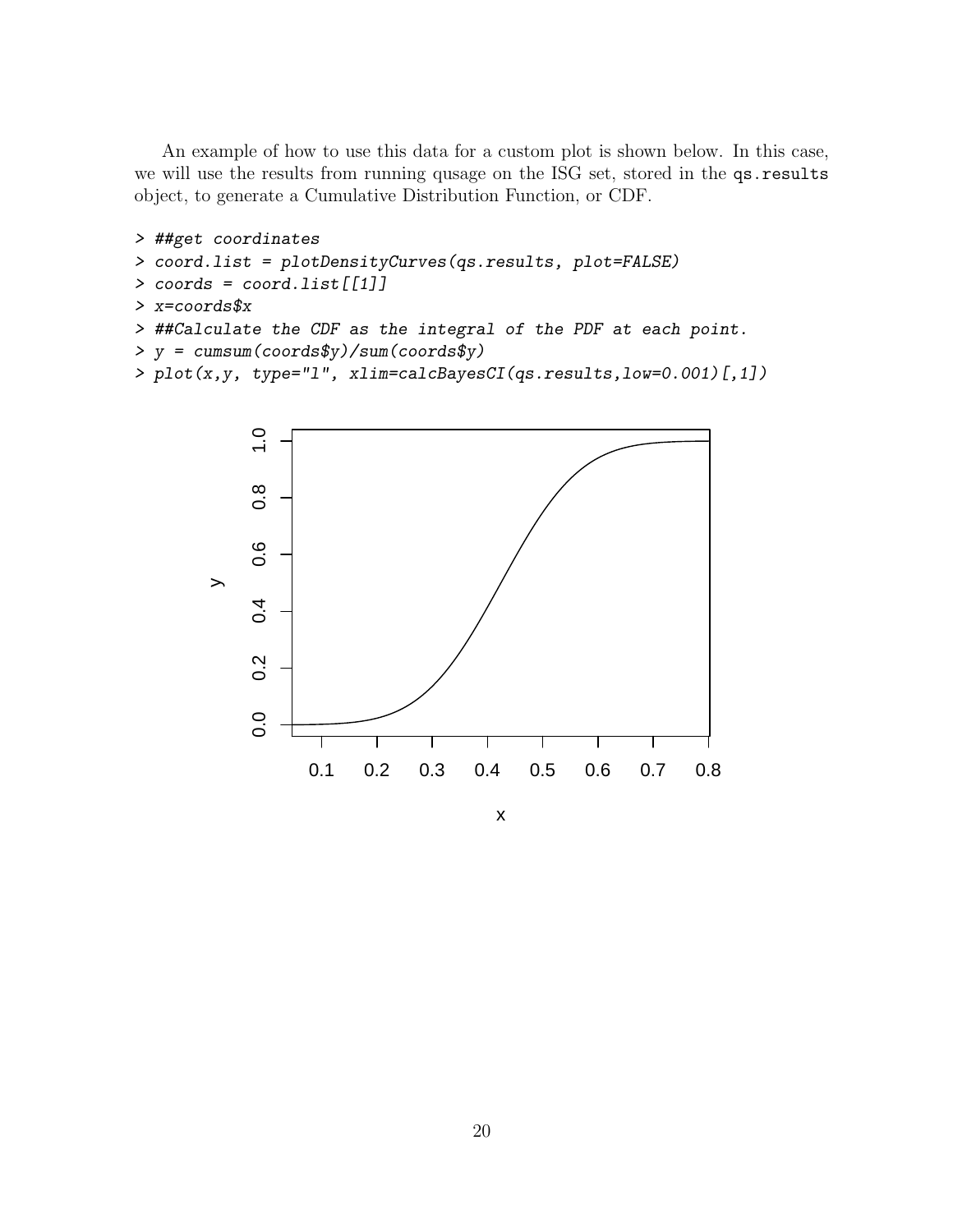#### <span id="page-20-0"></span>5.2 plotGeneSetDistributions

The plotGeneSetDistributions function is a method designed to visualize the PDFs of each individual gene in a gene set. As seen in section [3.3.1,](#page-10-0) the resulting plot is a useful and intuitive way to view how individual genes contribute to the overall PDF of the gene set. To generate a default plot, plotGeneSetDistributions can be called as shown below:

#### > plotGeneSetDistributions(qs.results)



The default gene set distribution plot is composed of two parts: a plot of the gene and gene set PDFs, and a barcode plot representing the mean of the individual genes. Both portions of the plot can be customized using the parameters in plotGeneSetDistributions and with the generic parameters that can be passed on to plot.

#### PDFs

The PDF plot is, in essence, an extension of the plotDensityCurves function discussed in section [5.1.](#page-17-1) The plot includes the average PDF for the entire gene set, which is calculated in the same way as discussed in section [5.1,](#page-17-1) as well as PDFs for each individual gene in the pathway. Because the mean and SD of each gene was calculated using a t-test, the individual gene PDFs are generated as t-distributions with parameters mean, standard deviation, and degrees of freedom defined by the values stored in QSarray.

plotGeneSetDistributions contains a number of parameters which are useful for customizing the PDF plots. These parameters are listed below: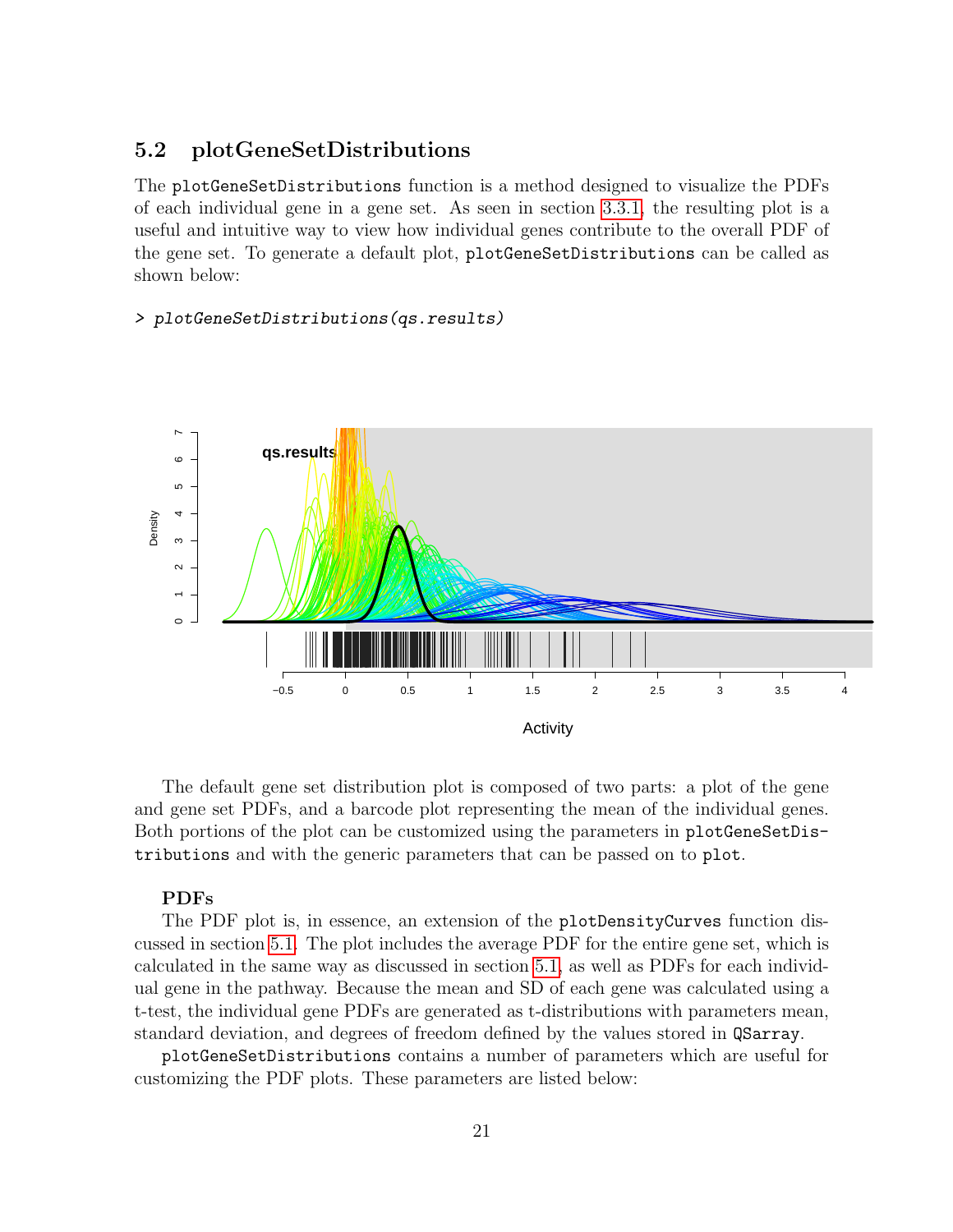- colorScheme This parameter is used to establish a color scheme for the individual gene PDFs. The default color scheme, sdHeat, will automatically color-code the gene PDFs by their standard deviations, with hotter colors being used for smaller standard deviations. In contrast, the "rainbow" color scheme will use a repeating series of colors, so that individual curves can be easily distinguished from their neighbors. Although these two options are the only automatically generated options, the colorScheme parameter can also accept a custom color scheme, which can be provided as a vector of colors. For a single gene set distribution plot, this can be useful for highlighting the PDFs of specific genes of interest. However, it is important to note that the order that the colors are used in is not the same as the order of genes in the original gene set. All gene sets are reordered when they are stored in the QSarray\$pathways slot, and the vector provided to colorScheme will be used in this order.
- alpha This parameter controls the alpha channel of the individual gene PDFs. It is only used if the "sdHeat" or "rainbow" colorSchemes are used. Making the PDFs slightly transparent can be especially useful when there are a large number of genes, and the individual pdfs have a significant amount of overlap.
- normalizePeaks This parameter is used to control the heights of the individual gene PDFs. By default, the PDF heights will be scaled to correctly represent the density of the PDF, but in some cases, keeping the PDFs at a fixed height may make the picture easier to understand. If normalizePeaks is set to TRUE, the height of the individual gene PDFs will be scaled to be exactly the same.
- lwds This parameter controls the line widths for the PDFs. The first parameter controls the individual gene PDFs, and the second controls the gene set PDFs.

#### Barcode Plot

The barcode plot is a visual way of marking where the peaks of an individual gene PDF (i.e. the mean fold change of the genes) are located. By default, the barcode will be added as a series of vertical black lines directly below the PDF plot. The appearance of this plot can be controlled by three different parameters:

addBarcod

This boolean parameter controls the plotting of the barcode. If addBarcode is set to FALSE, the barcode will not be added to the plot.

barcode.col

This parameter controls the color of the vertical bars. This parameter can either be a single color or a vector with individual colors for each gene in the gene set. As with colorScheme, it is important to note that the order of the genes in the gene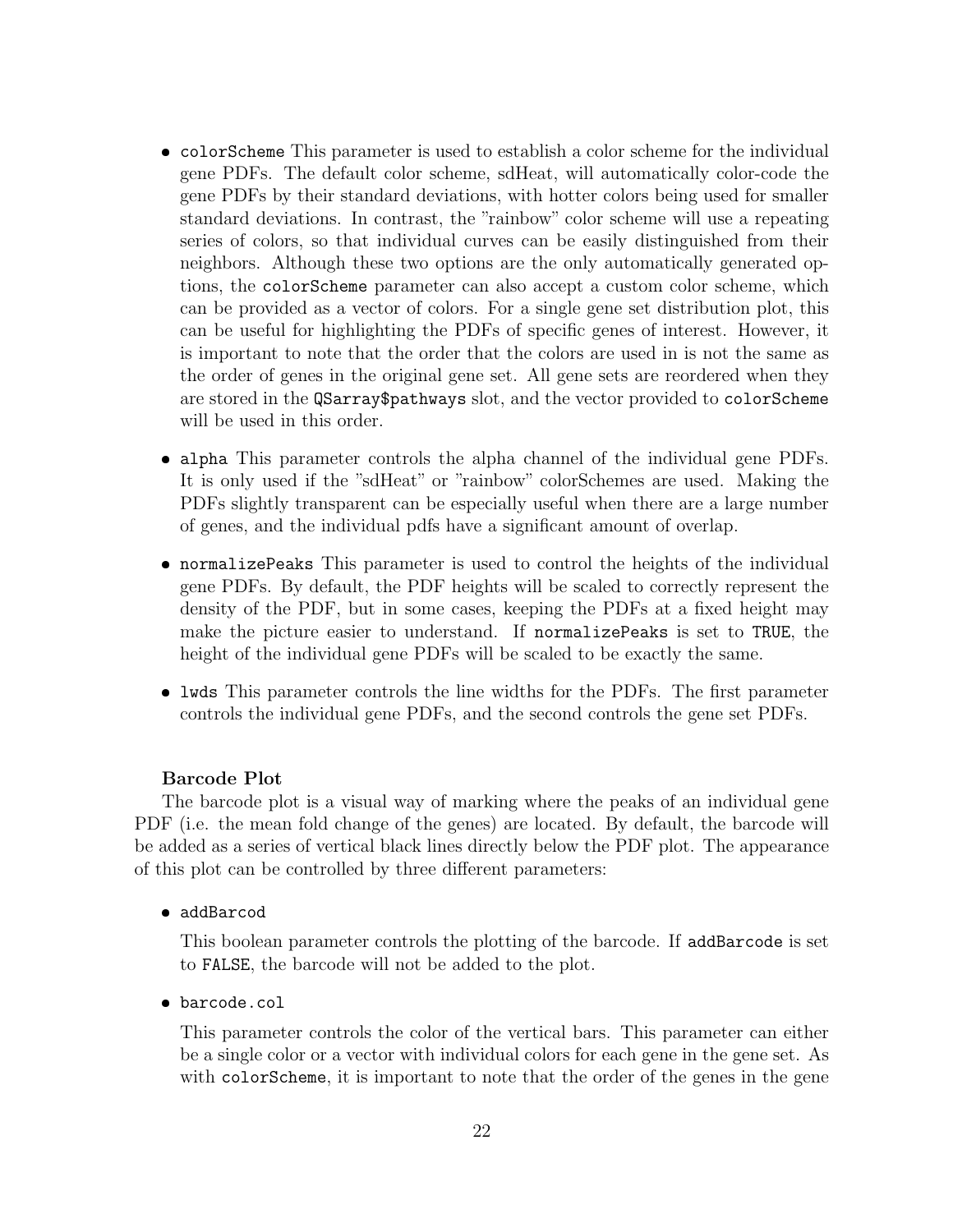set is not the same as the input parameters. All gene sets are reordered when they are stored in the QSarray\$pathways slot, and the vector provided to colorScheme will be used in this order.

barcode.hei

This parameter controls the height of the barcode plot. This can be specified as a single numeric value representing the height of the bar as a fraction of the height of the main plotting region.

#### <span id="page-22-0"></span>5.2.1 Comparing two gene sets

In cases where you want to compare two gene set distribution plots, the plotGene-SetDistributions function can automatically plot the results from a second gene set directly below the first. This can be done in two ways. First, to compare two different gene sets, a vector of length 2 can be provided to path.index, representing the two gene sets to be compared from QSarray1. Second, to compare two different runs of qusage, a second QSarray object can be provided via the QSarray2 parameter. In this case, if path.index is of length 1, the single gene set specified will be pulled from both QSarray objects, making it easy to compare the activity of the gene set between runs. If both QSarray objects are provided and path.index is of length 2, then the first gene set will be pulled from QSarray1, and the second from QSarray2.

#### <span id="page-22-1"></span>5.2.2 Custom Example: Highlighting genes of interest

As an example of customizing the density curves plot, we will once again look at the activity of the "CYTOSOLIC DNA SENSING" pathway in our dataset. Perhaps the gene we are most interested in is CXCL10, and we would like to see how this specific gene compares to the others in the gene set. In order to do this, we will highlight the PDF for CXCL10 in red, and plot the rest of the gene PDFs in grey.

```
> path = 125 ##the CYTOSOLIC_DNA_SENSING pathway
> path.gene.i = sx.results$pathways[[path]] ##the genes are stored as indexes
> path.genes = rownames(eset)[path.gene.i]
> cols = rep("#33333399",length(path.genes))
> ##make the IFNA genes red, and the IFNB genes blue.
> cols[path.genes=="CXCL10"] = "#FF0000"
> plotGeneSetDistributions(sx.results,asx.results,path.index=125,
+ groupLabel=c("Symptomatic","Asymptomatic"),
+ colorScheme=cols, barcode.col=cols)
```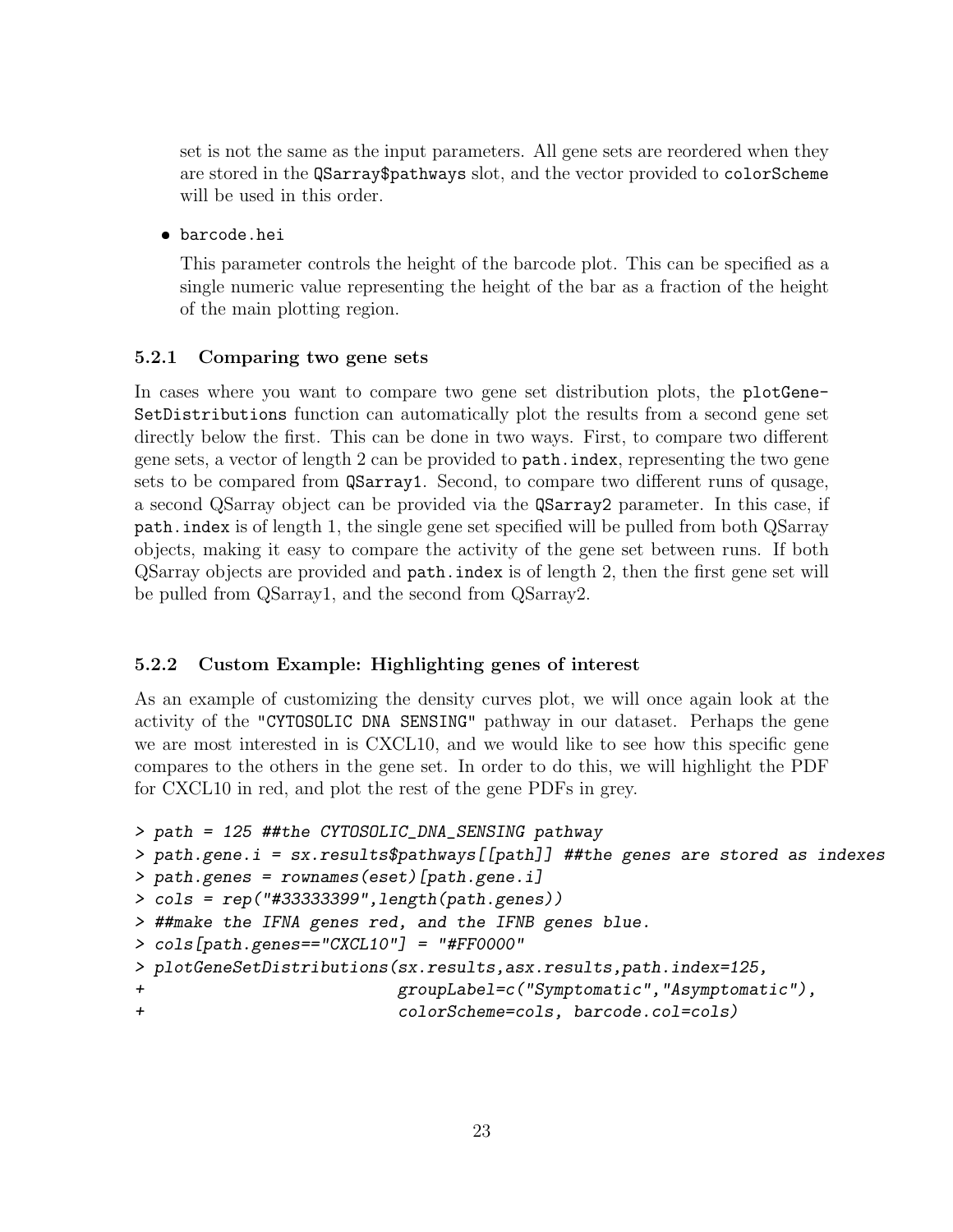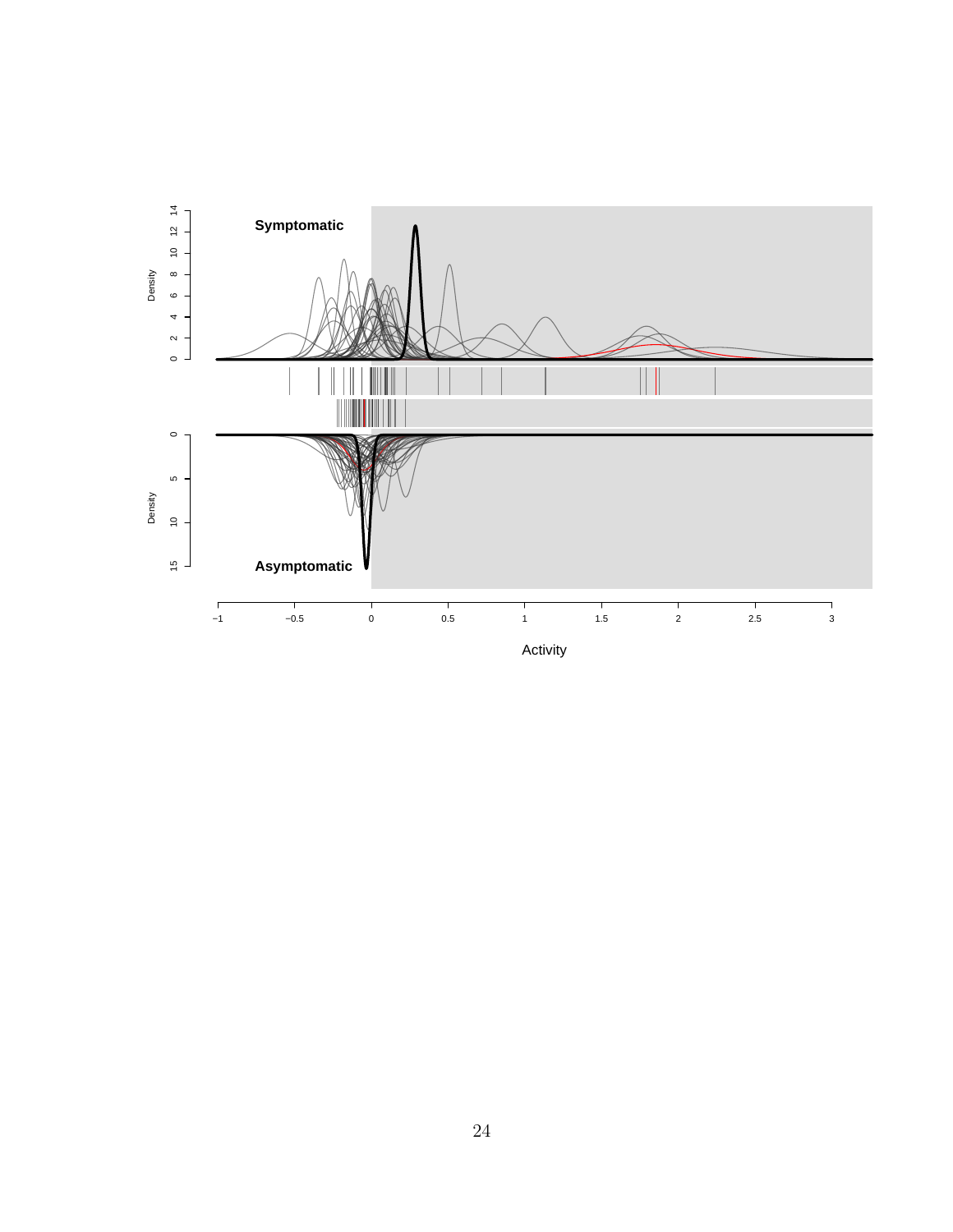### <span id="page-24-0"></span>5.3 plotCIs

As an alternative to plotting the entire PDF of a pathway, the qusage package also provides a function, plotCIs, which is designed to plot just the mean and 95% confidence interval of a pathway. An example of this function was seen in section [3.1,](#page-5-0) and the resulting plot is re-created below.

![](_page_24_Figure_2.jpeg)

The default CI plot displays the mean fold change and 95% confidence interval of all the pathways contained in a QSarray object. The confidence intervals for each pathway are calculated using the calcBayesCI function, and the amount of overlap with the zero line can be used to estimate the significance of the gene set. In addition, each point is color coded by significance using the p-values calculated with pdf.pVal, and both the p-values and the CIs are corrected for multiple hypothesis testing using the methods defined in p.adjust. This plot can also be heavily customized using any of the additional parameters listed below.

 path.index This parameter controls which PDFs are plotted and the order that they are plotted in. It can be specified as either a numeric vector or a vector of names matching the gene sets. By default, the order of these pathways does not matter, but if sort.by is set to "none", the pathways will be plotted in the order provided.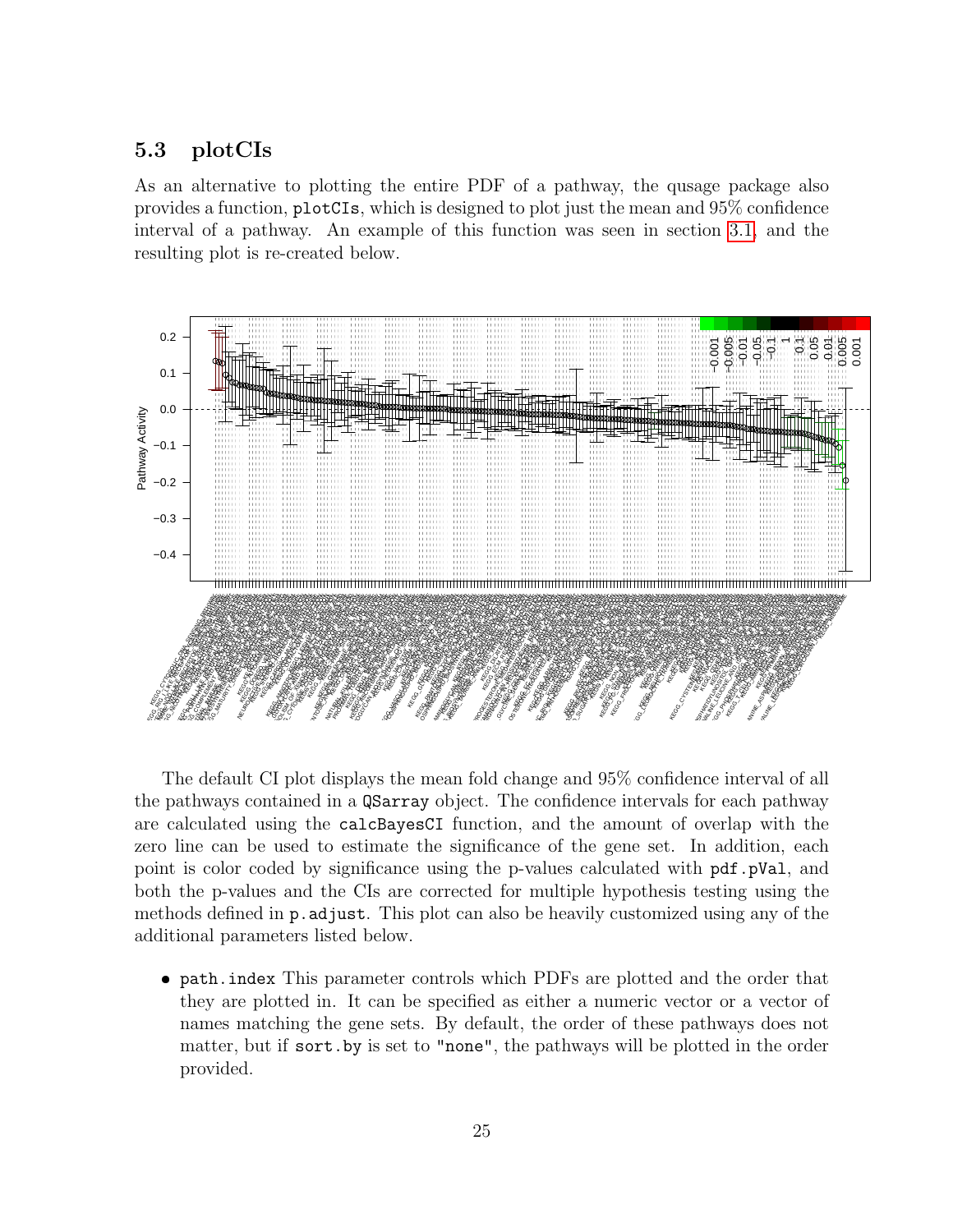- sort.by This parameter accepts a string (either "mean", "p", or "none") indicating how the pathways should be ordered. If sort.by="mean" or "p", the pathways will be ordered by their means and p-values, respectively. Else, if sort.by="none", the pathways will not be rearranged at all, and the order provided in path.index will be retained. The last option is most useful when plotting the results of two qusage runs in one plot, when it is necessary to ensure both plots have the same order.
- lowerBound, upperBound These parameters are passed on to calcBayesCI for use in calculating the confidence interval. The default, lowerBound=0.025, upperBound=0.975, represents a two-sided 95% confidence interval.
- use.p.colors This parameter controls the coloring of the error bars for the plot. By default (use.p.colors=TRUE), the bars will automatically be colored different shades of red and green based on the significance of their respective p-values (e.g. a p-value of 0.05 would result in a dark red bar, and a p-value of 0.0001 would result in a bright red bar).
- col This is a vector of colors which can be provided to define the color of the points. If use.p.colors=FALSE is specified, these colors will also be used for the error bars.
- p.breaks This is a numeric vector indicating where the breaks in the p-value color scheme should be placed. By default, breaks will be at 0.001, 0.005, 0.01, 0.05, & 0.1, meaning that a p-value between 0.05 and 0.1 will be a darker color than a p-value between 0.01 and 0.05. If you just wanted all significant p-values to be colored the same, you would simply set p.breaks=0.05
- p.adjust.method The method to use to adjust the p-values. Must be one of the methods in p.adjust.methods.
- addLegend This is a logical parameter specifying if a legend for the p-value color scheme be plotted. If true, the values from p.breaks will be plotted alongside their respective colors in the top right hand corner.
- lowerColorBar Options for plotting a color bar below each point. Automatically generated color bars have not yet been implemented, but custom bars can be created using the "lowerColorBar.cols" parameter.
- lowerColorBar.cols This is a vector of colors to plot as a bar along the bottom of the plot. This can be useful if there's other information you wish to include in the plot, such as a p-value for a second comparison, or a visual representation of another test statistic from a different program.
- addGrid This boolean parameter controls the addition of dashed lines behind the plot which help to follow a point down to its x-axis label.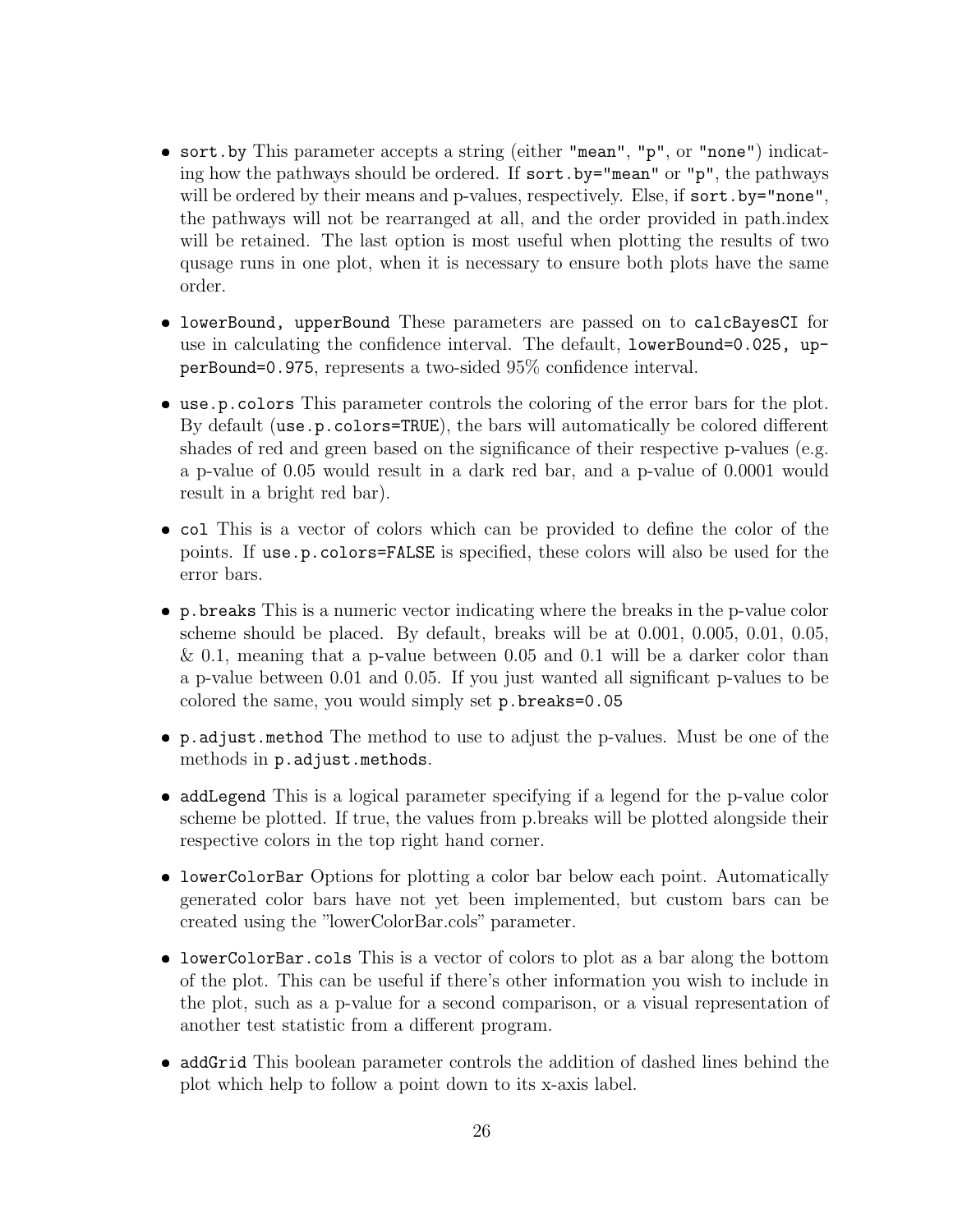- x.labels This is a character vector of the same length as path.index giving the names of the pathways. By default, plotCIs will use the names stored in QSarray.
- cex.xaxis This parameter controls the character expansion of the x-axis separate from the overall cex. The value supplied will be multiplied by the current plot's cex to determine the size of the x-axis text
- shift This is a number between 0 and 1 decribing the amount to shift points with respects to the guiding lines and axis labels. This is primarily used when add=TRUE and you do not want the two plots to directly overlap.
- add This boolean parameter is used to overlay a second plot over one that was previously generated. If add=TRUE, the bar plots will be added on to the existing plotting region.